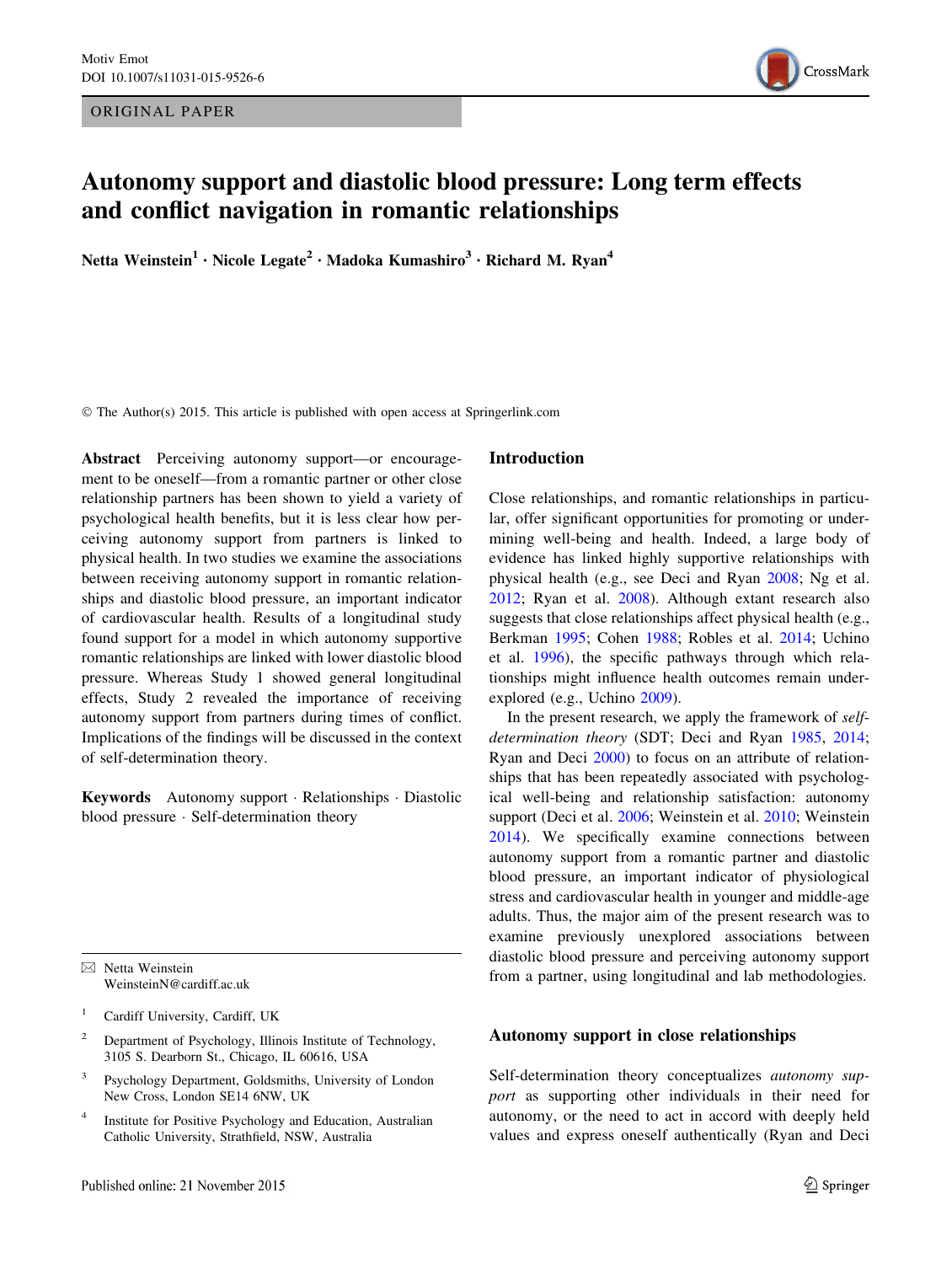[2000\)](#page-12-0). People have a universal need to experience autonomy, and others play a key role in supporting the autonomy of those around them (La Guardia and Patrick [2008\)](#page-11-0). When individuals are being supported in their autonomy needs, they are encouraged to express and pursue their choices and values and experience a relatively low amount of pressure and coercion.

Though other relationships also provide autonomy support, autonomy-supportive romantic partners are likely to be particularly influential due to the highly interdependent nature of romantic relationships, which also exert regular influence across a variety of different situations (e.g., Kelley [1983](#page-11-0)). Autonomy-supportive partners allow for self-expression freely and without fear of judgment or retribution—and offer respect for their partner's values and interests (La Guardia and Patrick [2008](#page-11-0)). When experiencing autonomy support from a romantic partner, love is felt as unconditional—individuals feel loved in being who they are, rather than only feeling loved when partners' desired behaviors or expectations are met (Assor et al. [2004;](#page-10-0) Knee et al. [2008](#page-11-0)).

# Benefits of autonomy support

People benefit in myriad ways when they perceive autonomy support from others, and particularly from close relationship figures like parents, best friends, and romantic partners (e.g., La Guardia et al. [2000](#page-11-0); Ryan et al. [2015\)](#page-12-0). Autonomy support has been linked to a variety of positive relationship outcomes including emotional reliance (Ryan et al. [2005](#page-12-0)), honest interactions with close others (Hodgins et al. [1996](#page-11-0)), and more relationship satisfaction and commitment (Blais et al. [1990](#page-10-0); Patrick et al. [2007;](#page-12-0) Patrick et al. [2009](#page-12-0)).

Along with their interpersonal benefits, autonomy-supportive romantic relationships can foster a sense of wellbeing. For example, perceiving autonomy support from a partner predicts greater self-esteem, vitality and positive affect, and less depression (e.g., Custers et al. [2010](#page-10-0); Legate et al. [2012;](#page-12-0) Patrick et al. [2007\)](#page-12-0). More relevant for the present work, perceiving autonomy support from a partner is related to increased engagement in health behaviors. For example, studies show that perceiving autonomy support from close partners (most of whom were romantic partners) is linked to more physical activity and healthy eating through its effects on health motivation (Ng et al. [2014\)](#page-12-0) and to long-term weight loss outcomes among individuals participating in a weight-loss trial (Gorin et al. [2014\)](#page-11-0).

Outside of the domain of romantic relationships, some recent research has begun to link autonomy support to stress responses (for a review see Weinstein and Ryan [2011](#page-13-0))—an important pathway through which autonomy support may impact varied health outcomes (e.g., Thompson and Prottas [2006\)](#page-13-0). Early studies using physiological indicators of stress have shown some support for these ideas. For example, athletes with less autonomy-supportive coaches showed higher salivary immunoglobulin A prior to practice sessions, an indicator of acute stress (Bartholomew et al. [2011](#page-10-0)). Though not assessing autonomy support directly, Quested et al. [\(2011](#page-12-0)) found that dancers with high satisfaction in their need for autonomy—a likely consequence of autonomysupportive environments—had lower cortisol responses following a performance than those with low need satisfaction. These early studies point to a link between autonomy support and physiological measures of stress, but we are unaware of any research directly linking autonomy support in close relationships, and romantic partners in particular, to physiological indices of stress.

In this research, we focus on whether autonomy support experienced within romantic relationships affects blood pressure, an indicator of stress with long-term implications for cardiovascular disease (see Robles and Kiecolt-Glaser [2003](#page-12-0) for a review). We speculate that romantic relationships might be important in shaping blood pressure in part because of the increased opportunities for conflict, which exists in almost all romantic relationships (Canary et al. [1995](#page-10-0)), and because people experience conflict differently as a function of the level of autonomy support they perceive from romantic partners (Knee et al. [2005](#page-11-0)).

# Autonomy support during conflict

Evidence suggests that autonomy-supportive individuals continue to trust and seek to understand a partner's perspective even during periods of conflict, which then benefits the relationship. For example, La Guardia and Ryan [\(2007](#page-11-0)) showed that autonomy-supportive partners tended to have more emotional awareness and openness in processing their emotions. Behaving in these relationshipmaintaining ways, such as continuing to provide support and understanding during a conflict, in turn leads to fewer negative emotions following conflict (Knee et al. [2002](#page-11-0)).

Furthermore, research more generally shows a reliable association between marital conflict and heightened blood pressure (see Robles and Kiecolt-Glaser [2003](#page-12-0) for a review), and hostile conflict behaviors such as directly invalidating a partner's feelings have been shown to have particularly deleterious effects on blood pressure (Ewart et al. [1991\)](#page-11-0). It should follow, then, that autonomy-supportive behaviors during conflict, such as supporting partners' feelings and seeing things from their perspective, might help protect against rises in blood pressure even in these tense situations. We these expect that the benefits of perceiving autonomy support from a partner will manifest beyond self-reported health and well-being reactions. Based on previous work in romantic relationships, we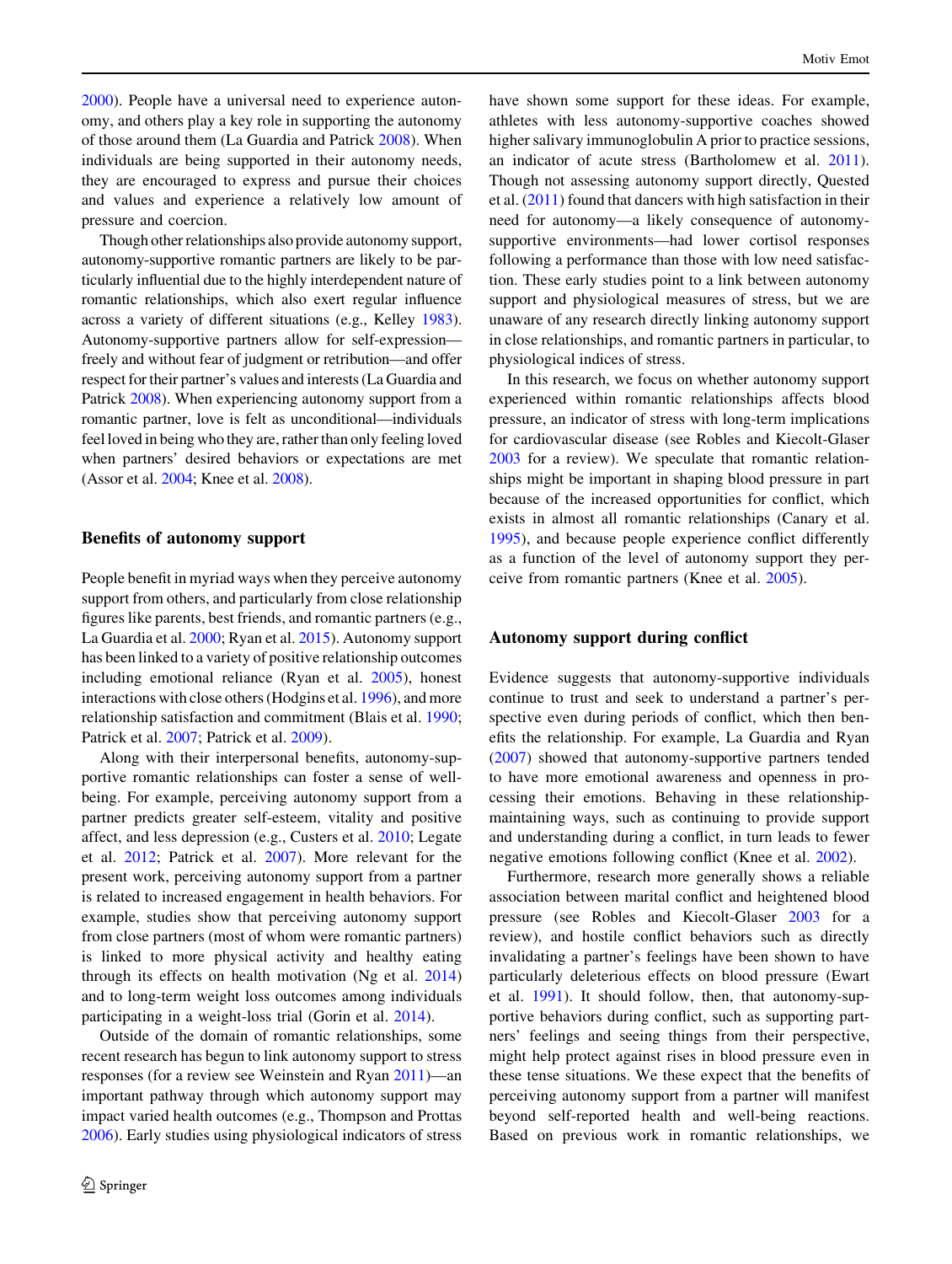believe that higher global perceived autonomy support will be linked to recalling a partner's behaviors during conflict as more autonomy supportive, which will in turn link to lower levels of blood pressure.

### Diastolic blood pressure

This research focuses on blood pressure both because it has important effects on cardiovascular health and because past studies have suggested that it is closely tied to psychosocial stressors (e.g., Rainforth et al. [2007](#page-12-0)). We specifically focus on diastolic blood pressure because it is the predominant indicator of physical concerns in younger adults (Franklin et al. [2001;](#page-11-0) Kannel et al. [1971](#page-11-0)). Furthermore, medical interventions with younger samples show effects on diastolic but not systolic blood pressure (Grobbee and Hofman [1986\)](#page-11-0). In turn, diastolic blood pressure is a robust indicator of cardiovascular health; for example, large community samples indicate it is most closely associated with relative artery wall thickness (Devereux et al. [1983](#page-11-0); Schnall and Pieper [1990\)](#page-12-0), and that reductions in diastolic blood pressure may result in decreases in the prevalence of hypertension and stroke (Cook et al. [1995\)](#page-10-0). Randomized controlled studies show that intensive diastolic blood pressure control (maintaining blood pressure around 75 mmHg) decreases mortality in people with diabetes (Estacio et al. [2000](#page-11-0)). Moreover, in the general population, diastolic blood pressure was shown to be the strongest predictor of coronary heart disease and of cardiovascular risk in a sample of young adults (Franklin et al. [2001](#page-11-0); Raitakari et al. [1994\)](#page-12-0).

In particular, psychosocial stress has powerful effects on diastolic blood pressure (c.f., meta-analyses by Rainforth et al. [2007;](#page-12-0) Uchino et al. [1996\)](#page-13-0). More importantly for the current research, romantic relationships may be especially linked to blood pressure. One meta-analysis indicates a robust relation between social support, broadly defined, and diastolic blood pressure (Thorsteinsson and James [1999](#page-13-0)). Cross-sectional work in the community has shown that people who are unhappy in their marriage have higher blood pressure than single people, even if they have a supportive social network outside of the relationship (Holt-Lunstad et al. [2008\)](#page-11-0). In addition, support from a partner, such as expressed by a supportive touch, is linked with lower blood pressure (e.g., Light et al. [2004](#page-12-0)). A recent meta-analysis (Robles et al. [2014](#page-12-0)) also found that being in a marriage high in satisfaction and low in hostility is linked to lower cardiovascular reactivity, including diastolic blood pressure, during conflict. Taken together, it is clear that support from a partner impacts blood pressure, but the current work focuses on a specific type of support—autonomy support—and explores one way through which autonomy support benefits health.

# Research overview

In two studies we examine the effects of perceiving autonomy support from a romantic partner on diastolic blood pressure. Study 1 involved a 2-year long longitudinal study to examine trajectories in blood pressure as a function of perceived autonomy support from romantic partners. In Study 1 we hypothesized that recipients of autonomy support would show lower levels of blood pressure over time when compared to those who did not feel supported in their autonomy (H1).

Study 2 asked participants in the lab to reflect on a conflict with partners in order to examine the role of conflict in linking global autonomy support and blood pressure. Based on the research discussed above we expected that recalling autonomy-supportive behaviors during conflict would explain some of the variability shared between global perceived autonomy support and changes in blood pressure. Specifically, we hypothesized that:

H2A: Global perceived autonomy support from one's partner would be linked to lower blood pressure after reflecting on a conflict with one's partner.

H2B: Recalling autonomy-supportive behaviors during conflict would be linked to lower blood pressure after conflict and would mediate links with global autonomy support.

In both studies, we controlled for the potential effects of attachment style as insecure attachment negatively affects responses to interpersonal conflicts (Carpenter and Kirkpatrick [2005](#page-10-0); Feeney and Kirkpatrick [1996;](#page-11-0) Gallo and Matthews [2006;](#page-11-0) Gouin et al. [2009;](#page-11-0) Mikulincer and Shaver [2007](#page-12-0)) and has been linked to autonomy support in past research (La Guardia et al. [2000\)](#page-11-0). In addition, in Study 1 we controlled for relationship commitment to reflect relationship quality (Wong and Sohal [2002](#page-13-0)) and physical symptoms as an indicator of physical health that might be responsible for the links between autonomy support and blood pressure (Pennebaker et al. [1982\)](#page-12-0).

# Study 1

In Study 1 we sought to examine long-term (2-year) changes in diastolic blood pressure as a function of perceiving autonomy support from romantic relationship partners. Assessing changes across time allows us to control for the high level of natural variability between individuals' blood pressure (Obrist et al. [1978](#page-12-0)) and holds more implications for long-term health (MacMahon et al. [1990](#page-12-0)). We were specifically interested in perceptions of receiving autonomy support; therefore, Partner A's (from now on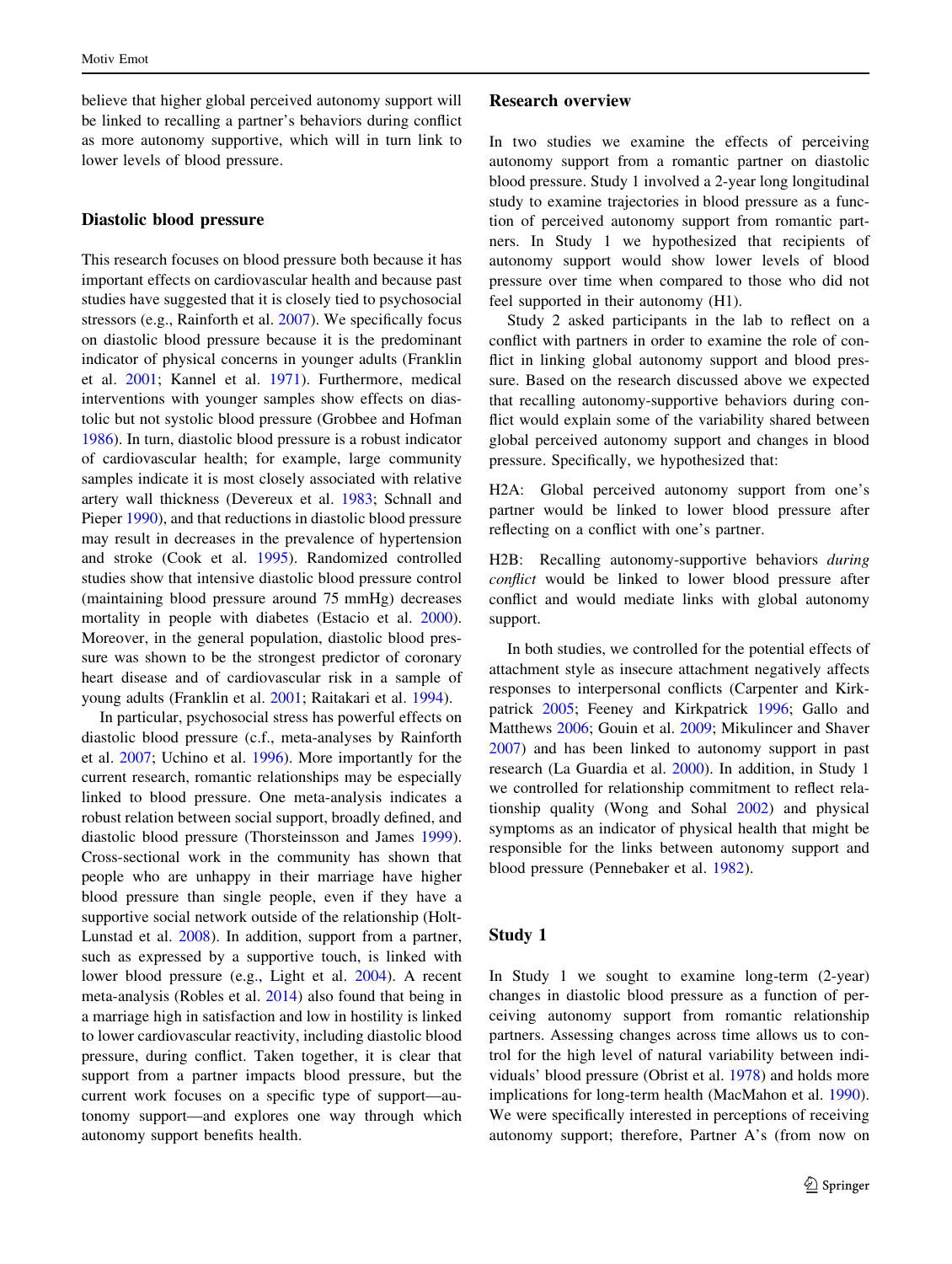will be called *support provider*) own report on providing autonomy support to partner B (who we will call recipient) was controlled for to account for the possibility that being in autonomy-supportive relationships in general, rather than receiving autonomy support, specifically, accounted for changes in blood pressure (Deci et al. [2006](#page-11-0)). In addition, we controlled for other factors that might influence the association between receiving autonomy support and blood pressure, including insecure attachment styles (e.g., Mikulincer and Shaver [2007](#page-12-0)), relationship commitment as an indicator of relationship quality that might shape partners' wellness (Dush and Amato [2005\)](#page-11-0), and physical symptoms as a proxy for health that might influence blood pressure (Pennebaker et al. [1982\)](#page-12-0). We hypothesized that receipt of autonomy support would predict trajectories of blood pressure across the 2 years: those who experienced more autonomy support from their partner would have lower blood pressure across time relative to those who experienced less autonomy support (H1).

### Participants and procedure

Participants were both partners of a romantic couple who reported on perceived partner autonomy support and blood pressure on three occasions during a 2-year longitudinal study (a lag of 1-year between measurement points for this study). At the start of the study, 187 couples took part in the project (183 heterosexual couples, 4 lesbian couples), with the number of couples dropping to 139 and 98 at the respective subsequent readings (1 year in and 2 years in). The number of completed sessions correlated with perceived partner autonomy support,  $r = .13$ ,  $p = .02$ , although it did not correlate with blood pressure,  $r = -.02$ ,  $p = .75$ . HLM analysis used with the data is better equipped to handle these missing cases than multivariate regression (Little and Rubin [2014](#page-12-0)). Participants were 26.47 years old on average, and mostly Caucasian (86 %). There was a good distribution among dating, engaged, and married couples (25 % dating steadily, 29 % engaged, 38 % married, 8 % other), with a majority of the couples living together (84 %).

### **Materials**

#### Perceived partner autonomy support

During Time 1, at the start of the study, both individuals reported on the extent to which their partner provided autonomy support. Perceived autonomy support from one's partner was measured with three items adapted from La Guardia et al. ([2000\)](#page-11-0). Items including ''When I am with my

partner, I have a say in what happens, and I can voice my opinion'' were paired with a scale ranging from 0 (do not agree at all) to 8 (agree completely;  $\alpha = .71$ ).

# Attachment style

The Experiences in Close Relationships-Revised (ECR-R) Questionnaire (Fraley et al. [2000\)](#page-11-0) measured avoidant and anxious attachment styles at Time 1. This 36-item scale includes items such as ''I am nervous when partners get too close to me'' (avoidant attachment) and ''I often worry that my partner doesn't really love me'' (anxious attachment) using a scale ranging from 0 (do not agree at all) to 8 (agree completely). Reliability across all items was high,  $\alpha = .94$ , and so the items were averaged to create an overall insecure attachment score, similar to those used by La Guardia et al. ([2000\)](#page-11-0).

### Commitment

Relationship commitment at Time 1 was assessed using a 15-item scale (Rusbult et al. [2009](#page-12-0)) that measured intent to persist in the relationship, long-term orientation, and psychological attachment (e.g., ''I am completely committed to maintaining our marriage";  $0 = do$  not agree at all;  $8 = \text{agree completely}; \alpha = .89$ ).

#### Physical symptoms

Physical health was controlled for at all three time points using a modified version of the Choen-Hoberman Inventory of Physical Symptoms (CHIPS), which is a 33-item scale that asks participants to check yes if they experienced each of the physical health symptoms over the last 6 years (e.g., "sleep problems," "cold or cough";  $Yes = I Have$ Had This Problem During The Past Six Months). The 'yes' responses were given a score of 1, and the 33 items were summed to create an overall physical symptoms index  $(\alpha s = .82, 82, \text{ and } 80 \text{ for the three time-points}).$ 

### Blood pressure

Blood pressure was assessed noninvasively at all three timepoints by study experimenters, using an automatic oscillometric wrist cuff placed on the left hand of seated participants. Measurements were taken 20 min to 1.5 h after the start of the lab session at each time-point. Participants were seated and the monitor was placed close to heart level. Both diastolic and systolic measures were collected; diastolic blood pressure measures the pressure in blood vessels when the heart rests between beats, whereas systolic blood pressure measures the pressure in the blood vessels when the heart beats (for more information, see Stamler [1991](#page-12-0)).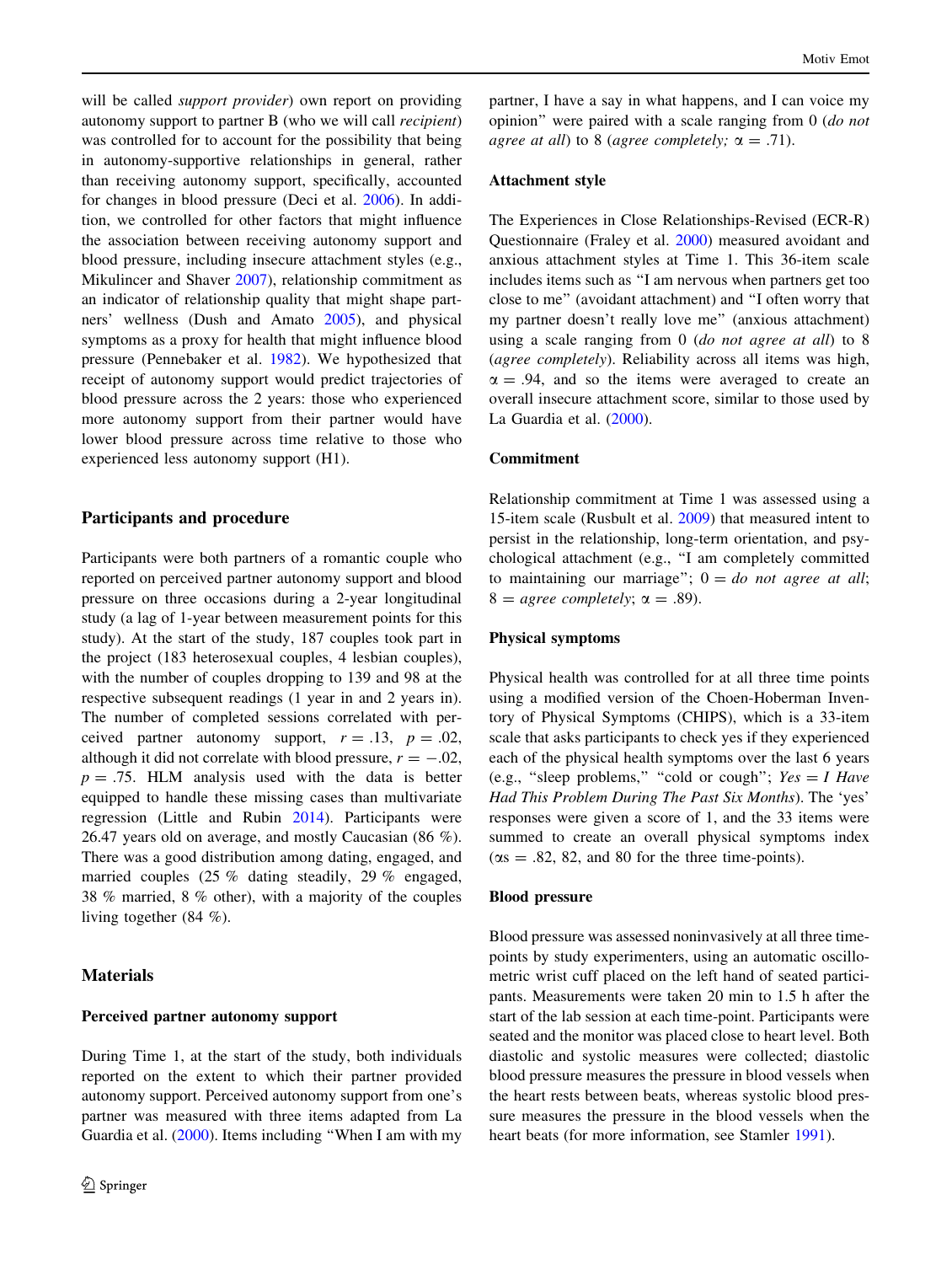# <span id="page-4-0"></span>**Results**

Data were screened to ensure they were homoscedastic and normally distributed. Kurtosis and skewness were at least at marginally acceptable levels for all measures (skewness  $\le$ 1.4; kurtosis  $\le$ 1.9), but because diastolic blood pressure and partner autonomy support showed somewhat nonnormal distributions (partner autonomy support  $= 1.89$ , diastolic blood pressure  $= 1.37$ ) we analyzed models using log-transformed data; findings were consistent across models using both raw and transformed data.

The data were non-independent across both longitudinal measurements and within couples. Given this, the general analytic strategy involved a two-level multilevel model in which effects for each of the two partners were initially modeled separately at Level 1 (Bolger and Laurenceau [2013;](#page-10-0) Kenny et al. [2006;](#page-11-0) Raudenbush et al. [1995\)](#page-12-0). All models allowed error variances to differ across partners and also allowed residual variance to correlate between partners within each couple. We then pooled coefficients that did not differ across partners.

Our model tested physical symptoms (as a proxy for health) at Level 1. At Level 2 we also tested the main effects of gender on blood pressure, recipient's and support provider's commitment at Time 1, recipient's attachment style at Time 1, and recipient's and support provider's perceived

autonomy support at Time 1. Furthermore, at Level 2 we tested for moderation of time by: recipient's and support provider's commitment, recipient's attachment style, and recipient's and support provider's autonomy support. All variables except for gender were grand-centered per recommendations by Bryk and Raudenbush ([1992](#page-10-0)).

### Gender variability

Tests of model fit examined whether partners were distinguishable by constraining an effect to be equal across both spouses and examining change in model fit (Ackerman et al. [2011](#page-10-0)). It is sensible to pool spouses if the hypothesized links do not vary across husbands and wives. A model tested the relative slopes for time X perceived autonomy support (as part of the full model) separately for both men and women excluding the four lesbian couples in this case. A contrast comparing these two groups showed no difference in the relation between perceived autonomy support on time X recipients' perceived autonomy support for these two groups:  $\chi^2 = .161$ ,  $p > .50$ ; systolic:  $\chi^2 = .758$ ,  $p > .50$ . A second model including the four lesbian couples found nearly identical results;  $\chi^2 = .162$ ,  $p > .50$ ; systolic:  $\gamma^2 = .753$ ,  $p > .50$ . As such, the model was pooled across both partners of the couple and included the lesbian couples.

|                                  | Diastolic      |                  | Systolic       |                |
|----------------------------------|----------------|------------------|----------------|----------------|
|                                  | $\mathfrak{t}$ | $\boldsymbol{d}$ | $\mathfrak{t}$ | $\overline{d}$ |
| Study 1                          |                |                  |                |                |
| Gender                           | $2.02*$        | .08              | $-7.90**$      | .87            |
| Physical symptoms                | 1.52           | .22              | 0.10           | .01            |
| Insecure attachment              | $-1.51$        | .16              | $-1.43$        | .16            |
| Own commitment                   | $-0.46$        | .05              | $-0.34$        | .04            |
| Partner commitment               | 0.40           | .04              | $-0.40$        | .04            |
| Own autonomy support             | $-0.13$        | .02              | 0.59           | .07            |
| Partner autonomy support         | 1.40           | .15              | $-0.36$        | .04            |
| Time                             | $-0.07$        | .01              | $-3.59**$      | .40            |
| Time X insecure attachment       | $-1.56$        | .17              | $-0.93$        | .10            |
| Time X own commitment            | $-1.97$        | .22              | 0.96           | .11            |
| Time X partner commitment        | 0.54           | .06              | $-0.62$        | .07            |
| Time X own perceived support     | $-3.04**$      | .34              | $-0.17$        | .02            |
| Time X partner perceived support | 0.87           | .10              | $-1.13$        | .13            |
| Study 2                          |                |                  |                |                |
| Gender                           | $-0.14$        | .05              | $-1.22$        | .40            |
| Blood pressure baseline          | 11.78**        | 3.87             | $10.83**$      | 3.56           |
| Attachment style                 | 1.12           | .37              | $-0.59$        | .20            |
| Perceived support                | $-2.10*$       | .69              | $-0.24$        | .08            |

Table presents all predictors tested in HLM (Study 1) models and linear multiple regressions (Study 2)  $* p < .05; ** p < .01$ 

Table 1 Results of main models for diastolic and systolic blood pressure across both studies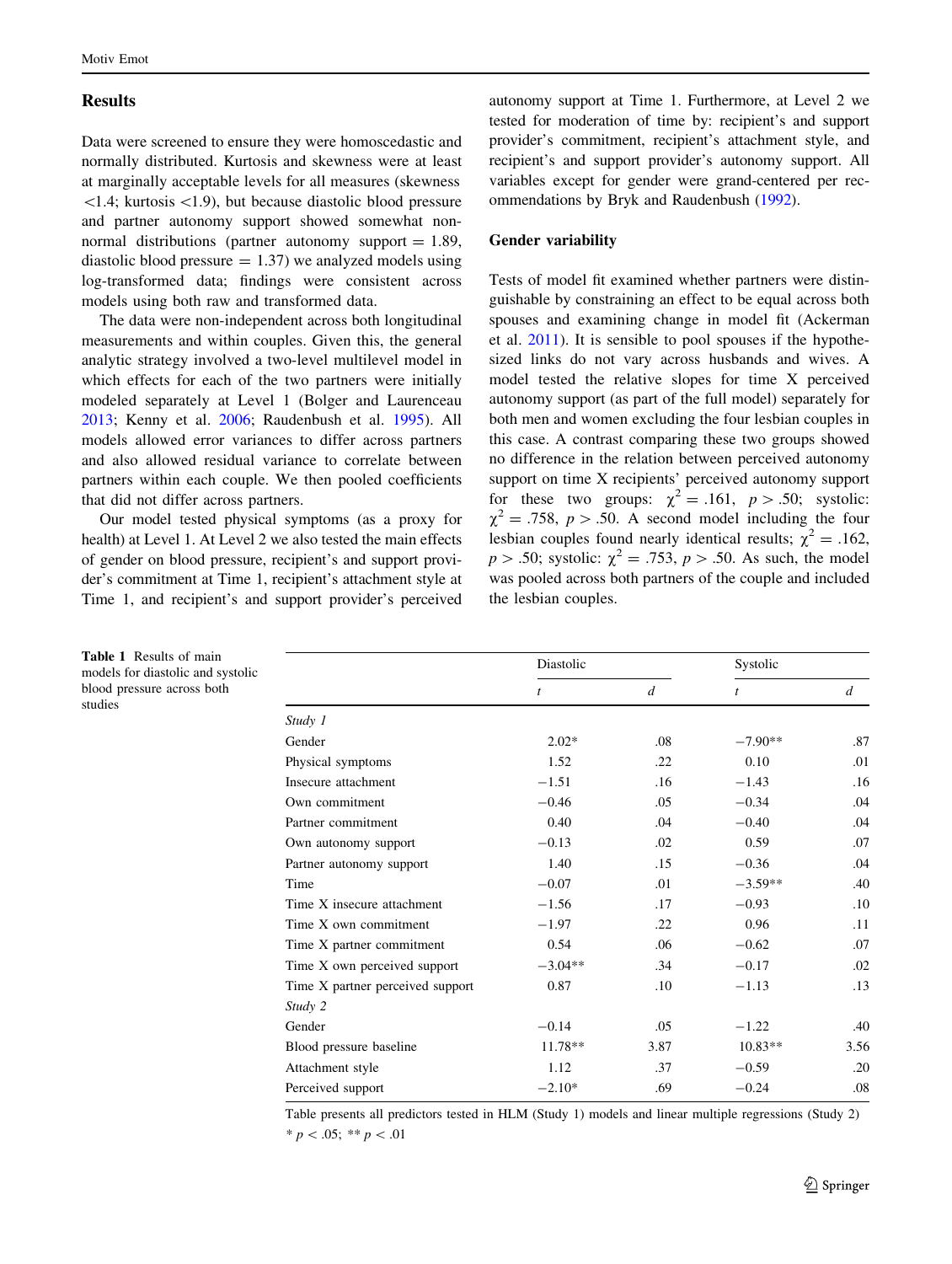#### Diastolic blood pressure

As shown in Table [1](#page-4-0), there were two significant main effects of gender on blood pressure, with women demonstrating lower blood pressure than men across the 2 years,  $b = -0.012$ ,  $t(348) = -2.41$ ,  $p = .02$ ,  $d = .08$ , and blood pressure at baseline showing significant positive associations to blood pressure across the 2 years,  $b = 0.004$ ,  $t(348) = 16.93$ ,  $p < .001$ ,  $d = 1.90$ . None of the other Level 2 main effects were significant,  $ts<1.60$ ,  $ps>.10$ (see Table [1](#page-4-0) for the full results). At Level 1, overall there was no change in blood pressure across the 2 years as this main effect of time was non-significant,  $b = -0.000$ ,  $t(328) = -0.07$ ,  $p = .95$ ,  $d = .01$ . Recipients' insecure attachment did not influence this trajectory,  $b = -0.00$ ,  $t(328) = -1.59$ ,  $p = .11$ ,  $d = .17$ . Recipients' commitment was marginally linked to a relative decrease in blood pressure over time (showing a marginal interaction effect),  $b = -0.003$ ,  $t(328) = -1.97$ ,  $p = .05$ ,  $d = .22$ , though there was no interaction with support providers' commitment,  $b = 0.001$ ,  $t(328) = 0.54$ ,  $p = .59$ ,  $d = .06$ . Although the support providers' autonomy support (presumably reflecting one's *giving* of support) did not moderate this relation,  $b = 0.001$ ,  $t(328) = 0.87$ ,  $p = .39$ ,  $d = .10$ , recipients' perceived autonomy support from his or her partner (presumably, one's receiving of support) interacted with time,  $b = -0.004$ ,  $t(328) = -2.35$ ,  $p = .02$ ,  $d = .34$ . Follow-up analyses (Aiken et al. [1991\)](#page-10-0) showed moderate decreases in blood pressure across 2 years for those who perceived high levels of autonomy support  $(+1SD)$  from their partners,  $b = -0.57$ ,  $t = -2.87$ ,  $p = .005$ ,  $d = .45$ , whereas those who initially perceived their partners to be low in autonomy support (-1SD) demonstrated moderately higher blood pressure



Fig. 1 Study 1 interaction between perceived partner autonomy support and time in predicting blood pressure across 2 years

across the 2-year period,  $b = 1.00$   $t = 2.74$ ,  $p = .007$ ,  $d = .43$  (see Fig. 1). In a second model, attachment style did not moderate the main effect of perceived autonomy support,  $b = -0.000$ ,  $t(347) = -0.13$ ,  $p = .90$ ,  $d = .02$ , and did not further moderate the interaction between attachment style and perceived autonomy support,  $b = 0.000, t(327) = 0.36, p = .72, d = .04.$ 

### Systolic blood pressure

Findings indicated a main effect for gender, in that women had lower systolic blood pressure than men across the 2 years,  $b = -0.032$ ,  $t(348) = -7.90$ ,  $p < .001$ ,  $d = .87$ . A main effect was also found for systolic blood pressure at baseline, which was linked to higher systolic blood pressure at Level 1,  $b = 0.000$ ,  $t(348) = 12.13$ ,  $p < .001$ ,  $d = 1.34$ . There were no other significant main effects,  $ts < -1.43$  $ts < -1.43$  $ts < -1.43$ ,  $ps > .15$  (see all results in Table 1). Systolic blood pressure decreased across 2 years of the study,  $b = -0.003$ ,  $t(328) = -3.59$ ,  $p < .001$ ,  $d = .40$ . Time was not moderated by recipients' perceived autonomy support,  $b = 0.000$ ,  $t(328) = -0.17$ ,  $p = .87$ ,  $d = .02$ , support providers' perceived autonomy support,  $b = -0.001$ ,  $t(328) = -0.13$ ,  $p = .26$ ,  $d = .13$ , recipients' insecure attachment,  $b = -0.001$ ,  $t(685) = -0.93$ ,  $p = .35$ ,  $d = .10$ , recipients' commitment,  $b = 0.001$ ,  $t(328) = 0.96, p = .34, d = .11,$  or providers' commitment,  $b = -0.001$ ,  $t(328) = 0.62$ ,  $p = .54$ ,  $d = .07$ . Attachment style did not moderate the main effect of perceived autonomy support,  $b = 0.001$ ,  $t(347) = 1.22$ ,  $p = .23$ ,  $d = .13$ , and did not further moderate the interaction between attachment style and perceived autonomy support,  $b = 0.002$ ,  $t(327) = 1.18$ ,  $p = .24$ ,  $d = .13$ 

### **Discussion**

Study 1 supported the hypothesized relation between perceived partner autonomy support and diastolic blood pressure over time (our H1 above), though there were no relations with systolic blood pressure. Results showed that individuals who perceived their romantic partners to be autonomy supportive showed significant decreases in diastolic blood pressure across 2 years, whereas those who perceived their partners to be less supportive (less than the mean level of support) significantly increased in diastolic blood pressure across a 2-year period. Effect sizes for these changes in diastolic blood pressure as a function of perceived autonomy support were moderate. Moreover, this effect seemed to be independent of gender, attachment style, commitment to the relationship, and physical health. It appears to be that the autonomy support perceived from one's partner that matters; one's own provision of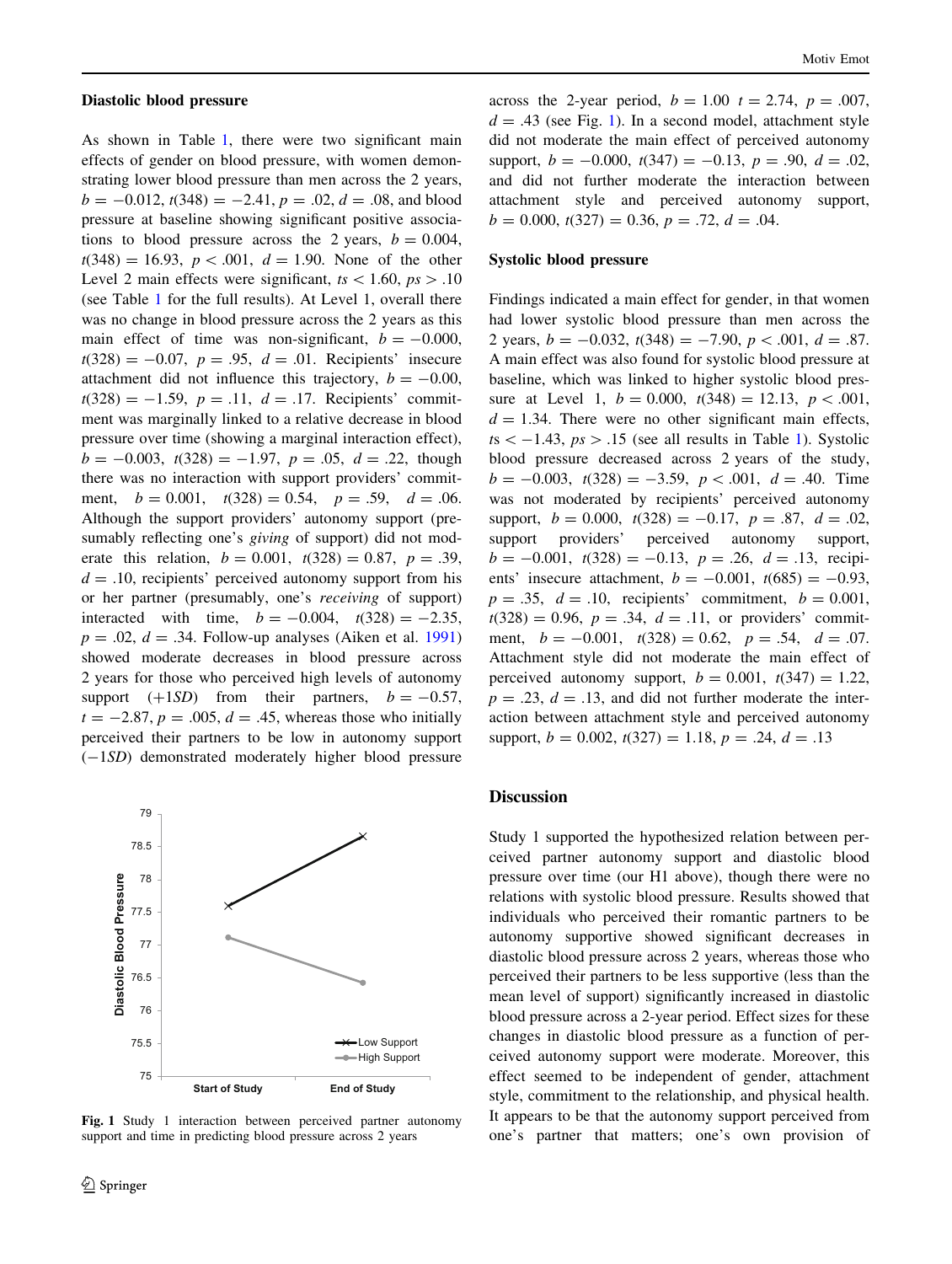autonomy support did not show an impact on blood pressure trajectories.

Findings from this study led to the question: what is it about autonomy-supportive partners that relates to lower diastolic blood pressure? Notably, diastolic blood pressure in younger people is most affected by situations that are low or high in stress (Rainforth et al. [2007\)](#page-12-0). In romantic relationships, where stressful conflict is almost always inevitable (Canary et al. [1995](#page-10-0)), perceptions of autonomy support and the way partners behave during conflict (Robles and Kiecolt-Glaser [2003](#page-12-0)) may be especially likely to affect blood pressure. Study 2 was designed to explore these ideas.

# Study 2

In Study 2, we examine a particular component of autonomy support that may help explain the effects identified in Study 1: context-specific perceptions of how autonomy supportive one's partner is during conflict. To this end, participants were asked to recall a meaningful conflict with their romantic partners, and we examined change in blood pressure before and after this task as a function of initial reports of global perceived partner autonomy support, expanding on the measurement from Study 1. We also examined whether recalling a partner's behaviors as autonomy supportive during the conflict might be responsible for effects on blood pressure, again controlling for attachment style. Finally, in this study we included a more robust measurement of global levels of autonomy support by assessing both perceived partner support for autonomy—a positive indicator of support—and perceived partner conditional regard—a negative indicator of support. Although autonomy-supportive partners allow for both satisfaction of needs (e.g., self-expression without fear of judgment or retribution; La Guardia and Patrick [2008](#page-11-0)) and lack of deprivation of needs (e.g., conveying that love is not conditional on approval or disapproval of partner's actions; Assor et al. [2004;](#page-10-0) Knee et al. [2008](#page-11-0)), global autonomy support in Study 1 only assessed the positive component. This multidimensional approach acknowledged new trends to explore both the satisfaction and deprivation of needs, which both contribute to variance in well-being (Deci and Ryan [2014\)](#page-11-0).

We hypothesized that individuals who perceived their partners to be more globally autonomy supportive and less conditionally regarding would show lower blood pressure after reflecting on a conflict with their partners (H2a), relative to those who perceived their partners to be less supportive in these ways. We further hypothesized that recalling partners as autonomy supportive during the conflict would mediate this effect (H2b).

#### Participants and procedure

Forty-two participants who were in a romantic relationship took part in the study, with ages ranging from 19 to 74  $(M = 28.22, SD = 13.64)$ . Only one member of the couple participated in this study. Of participants, 22 were women, and 20 were U.K. nationals (participants were also from Cyprus, Germany, India, Romania, Slovakia, among other countries). Seven participants were married, and participants were in the relationship for an average of 67.61 months (SD = 137.71 months), or 5.63 years. The number of months in a relationship did not relate to changes in blood pressure across the study,  $r = -.05$ ,  $p = .78$ .

Participants completed an initial survey assessing both perceptions of global partner autonomy support and their own attachment style. Following the survey, blood pressure was measured using an arm cuff twice in a row, to reduce likelihood of measurement error for this baseline measurement. All participants were then given the following simple instructions to think about a recent conflict with their partner: "For the next 8 min, please discuss an important conflict that you have had in the last 6 months. Please think of a conflict that hasn't yet been resolved''. These instructions were intended to make salient a conflict with their partners and to elicit stronger emotions by asking participants to think back to an unresolved conflict (Friedman et al. [2000\)](#page-11-0). They were then left alone in the lab for 8 min while they audio recorded their response to the request. Following this task, participants were asked to respond to a short survey assessing recalled partner support during the conflict and a second set of blood pressure measurements was taken.<sup>1</sup> Participants were fully debriefed on the nature of the study before leaving.

#### **Materials**

### Blood pressure

The acquisition hardware used was an automatic oscillometric wrist cuff placed on the left hand of seated participants. Diastolic blood pressure ranged from 51 to 106 at the start of the study and 50–108 following the manipulation. Correlations between the two measurement points at baseline and post-conflict were  $r = .88$  and .90, respectively. The two measurements were averaged at each time

 $\frac{1}{1}$  Blood pressure measurements involved a short interaction with the experimenter and were taken before and after the stress activity to avoid distracting participants. Blood pressure recovery is lasting, and recovery measurements can reliably be taken up to an hour after the intervention (e.g., Steptoe et al. [2006](#page-12-0)).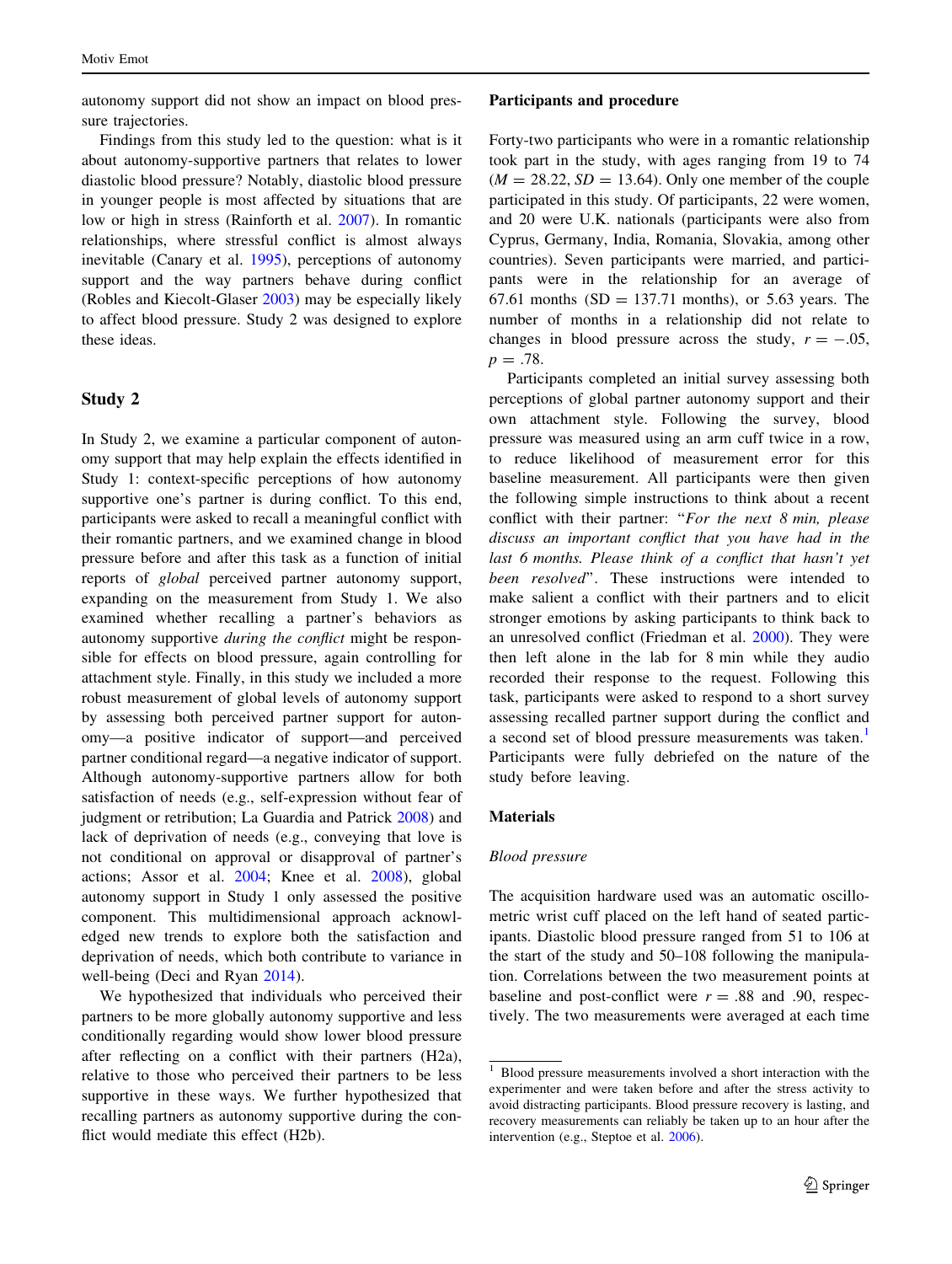point; measurements at the start and end of the study correlated,  $r = .89<sup>2</sup>$ 

### Global perceived partner autonomy support

For this study, we measured perceptions of partner autonomy support with the three items used in Study 1 (La Guardia et al. [2000\)](#page-11-0), as well as perceptions of negative conditional regard from one's partner, a form of control. Relationship-specific negative conditional regard was assessed with five items adapted from the Conditional Regard Index (Assor et al. [1997](#page-10-0); Roth et al. [2009](#page-12-0)). Directions asked participants to: ''Think back to your partner. How does your partner react when you do something he/she doesn't like?'' and included items such as "expresses less warmth toward me than usual". All items were paired with a five-point scale ranging from 1 (not at all true) to 5 (completely true). The two scales were averaged (after negative items were reversed) to create a composite of partner autonomy support, with higher scores on the overall measure reflecting more autonomy support. Alpha for all items was acceptable,  $\alpha = .77$ .

### Recalled autonomy support during conflict

Recalled autonomy support during conflict was measured with five items adopted from the perceived autonomy support climate questionnaires (Black and Deci [2000](#page-10-0); Mageau et al. [2015](#page-12-0)) including: ''During this conflict, my partner understood me,'' ''During this conflict, my partner really listened to me," and "During this conflict, my partner tried to see things from my point of view''. Items were paired with a scale ranging from 1 (*not at all true*) to 7 (extremely true). Reliability for the five averaged items (none were reversed) was  $\alpha = .94$ .

### Attachment style

Attachment style was measured using the four-item Relationship Questionnaire (RQ; Bartholomew and Horowitz [1991](#page-10-0)); this shorter scale is a widely used proxy for the longer scales (Cassidy [2002](#page-10-0)) and was intended to reduce participant burden. Participants selected one item which best described them from four options representing insecure (3 items) or secure (1 item) attachment styles. Secure attachment was assessed with the item: ''It is easy for me to become emotionally close to others. I am comfortable depending on them and having them depend on me. I don't worry about being alone or having others not accept me''. Secure attachment was contrasted with insecure attachment styles, including: ''I am uncomfortable getting close to others. I want emotionally close relationships, but I find it difficult to trust others completely, or to depend on them. I worry that I will be hurt if I allow myself to become too close to others''. Seventeen participants were classified as insecurely attached, and 24 classified as securely attached; participants received a score of '1' if showing an insecure (anxious, avoidant, or ambivalent) style and  $-1$  if secure. The approach of contrasting secure with insecure attachment styles is in line with the categorical nature of this scale and previous work employing the measure (see Cassidy [2002;](#page-10-0) Griffin and Bartholomew [1994](#page-11-0)).

# Results

# Analytic strategy

Data were screened to ensure they were homoscedastic and normally distributed (kurtosis and skewness \.90 for all measures). Hierarchical regression analyses predicted the criterion variables—post-task blood pressure and recalled partner autonomy support during conflict—from covariates, namely: baseline blood pressure (when predicting post-task blood pressure only), gender, and attachment style at Step 1, global perceived partner autonomy support at Step 2, and two-way interactions between attachment and global partner autonomy support at Step 3. Mediation analyses were conducted using the Process procedure (Hayes [2013](#page-11-0)) to obtain bias-corrected bootstrapped estimates based on 10,000 bootstrapping samples.

### Diastolic blood pressure

At Step 1, baseline diastolic blood pressure was linked to blood pressure after the task,  $\beta = .90$ ,  $t(37) = 11.78$ ,  $p < .001$ ,  $d = 3.87$ , though there were no associations with gender,  $\beta = -.01$ ,  $t(37) = -0.14$ ,  $p = .89$ ,  $d = .05$  or attachment style,  $\beta = -.08$ ,  $t(37) = 1.12$ ,  $p = .27$ ,  $d = .37$ . At Step 2, global perceived partner autonomy support related to lower diastolic blood pressure,  $\beta = -.15$ ,  $t(36) = -2.10$ ,  $p = .04$ ,  $d = .69$  (this moderate effect supported our hypothesis H2a; see Fig. [2](#page-8-0)). At Step 3, global perceived partner autonomy support and attachment style did not interact,  $\beta = .03$ ,  $t(35) = 0.16$ ,  $p = .88$ ,  $d = .05$ .

<sup>2</sup> One participant was removed from analyses because of a blood pressure measurement malfunction: the participant's measurements at Time 2a and Time 2b (at the end of the study) were 124 and 58 respectively, a difference of 66 units over a 2-min period. This participant was clearly an outlier as the next closest difference between these two time-points was 12 points, and the average difference was approximately 5 points.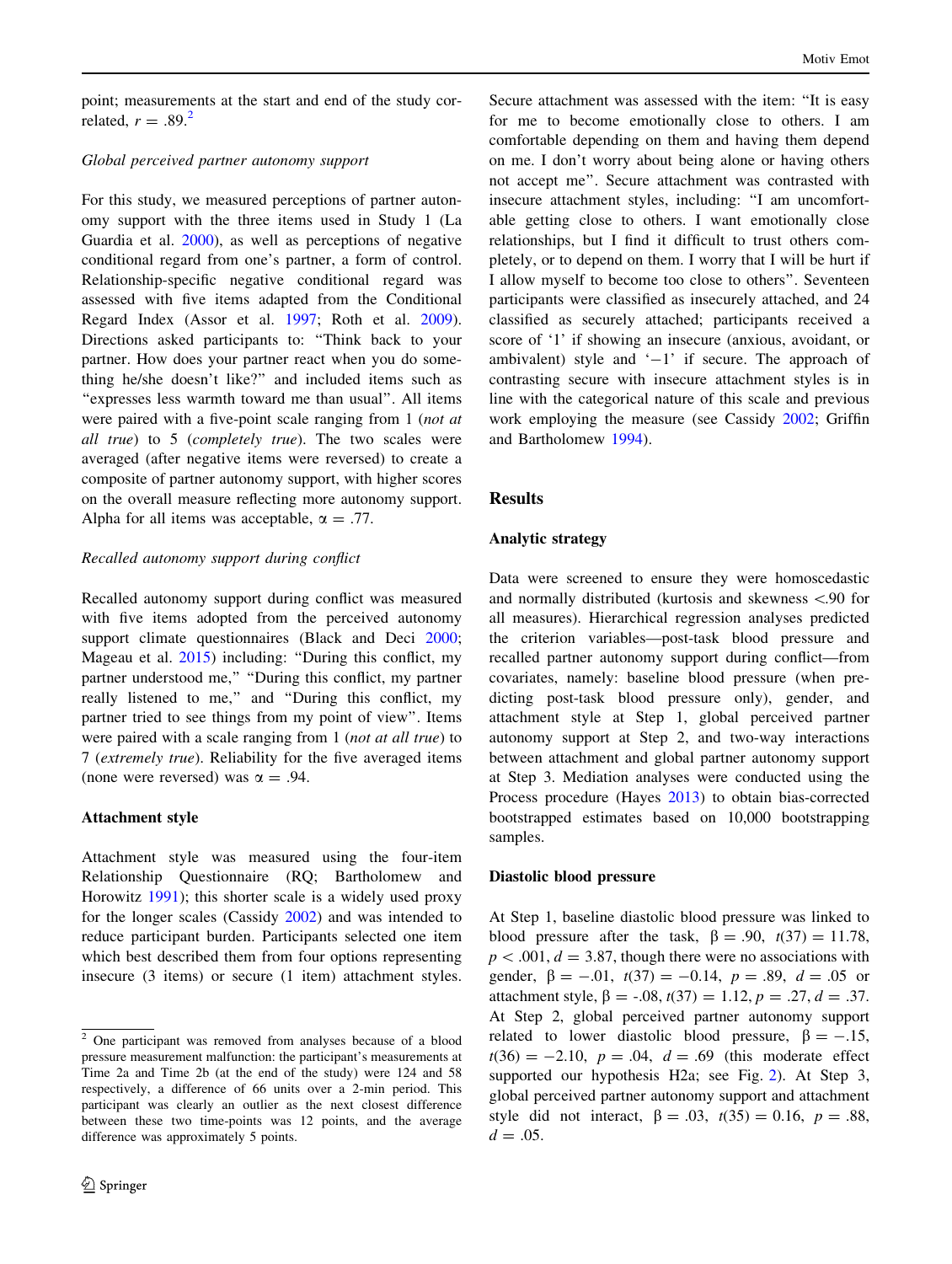<span id="page-8-0"></span>

Fig. 2 Study 2 diastolic blood pressure before and after the task of reflecting back to a conflict with one's partner as a function of global perceived autonomy support from partner

#### Systolic blood pressure

At Step 1, baseline systolic blood pressure was linked to systolic blood pressure after the task,  $\beta = .86$ ,  $t(37) = 10.83, p < .001, d = 3.56$ , though there were no associations with gender,  $\beta = -.01$ ,  $t(37) = -1.22$ ,  $p = .23$ ,  $d = .40$  or attachment style,  $\beta = .04$ ,  $t(37) = 0.59$ ,  $p = .56$ ,  $d = .20$ . At Step 2, there was no link between global autonomy support and systolic blood pressure,  $\beta = -.02$ ,  $t(36) = -0.24$ ,  $p = .82$ ,  $d = .08$ . At Step 3, global perceived autonomy support and attachment style did not interact,  $\beta = .17$ ,  $t(35) = 0.69$ ,  $p = .50$ ,  $d = .23$ .

#### Recalled partner autonomy support during conflict

At Step 1, neither gender,  $\beta = -.21, t(38) = -1.30,$  $p = .20$ ,  $d = .42$ , nor attachment style,  $\beta = .15$ ,  $t(38) = 0.97$ ,  $p = .34$ ,  $d = .31$ , were associated with recalled autonomy support during conflict. At Step 2, global perceived partner autonomy support moderately related to recalled autonomy support during the conflict,  $\beta = .33, t(37) = 2.18, p = .04, d = .71$ . At Step 3, there was no interaction between global perceived autonomy support and attachment style in predicting recalled autonomy support during conflict,  $\beta = -.15$ ,  $t(35) = 0.42$ ,  $p = .68, d = .14.$ 

### Mediation model for diastolic blood pressure

We expected that recalled autonomy support during conflict would mediate the association between global perceived autonomy support and blood pressure. To test this, in a final model, global perceptions of partner autonomy support was included as a predictor in Step 1 of the model, and findings showed that those who recalled more support

from their partners during the conflict (our proposed mediator) had lower diastolic blood pressure following the conflict, controlling for baseline blood pressure,  $\beta = -.15$ ,  $t(37) = -2.09$ ,  $p = .04$ ,  $d = .69$ . When taking this moderate effect of recalled autonomy support during conflict into account, the effect of global perceived partner autonomy support fell to non-significance,  $\beta = -.10$ ,  $t(36) = -1.31, p = .20, d = .44$ , suggesting the presence of mediation. This mediation hypothesis was tested using the Process procedure (Hayes [2013](#page-11-0)) to obtain bias-corrected bootstrapped estimates based on 10,000 bootstrapping samples. These analyses indicated the indirect effect of recalled autonomy support during conflict was significant, data = 1.174, SE = .784, CI =  $-3.2981$  to  $-.0062$ , supporting our hypothesis H2b. In other words, global partner autonomy support seemed to help lower diastolic blood pressure at least in part because the partner is recalled as being autonomy supportive even in the midst of conflict.

#### **Discussion**

Study 2 supported findings from Study 1 showing potential benefits of perceiving one's partner as being autonomy supportive on blood pressure, and identified one factor that may contribute to this relation. Specifically, mediation analyses indicated that recalling autonomy support from a partner during a conflict may partially buffer the harmful effects of the conflict on blood pressure (e.g., Robles and Kiecolt-Glaser [2003\)](#page-12-0). Interestingly, this relation was independent of both gender and attachment style, and did not interact with attachment style. That is, individuals showed higher blood pressure after reflecting on a conflict with a non-supportive partner regardless of whether their attachment style was secure or insecure.

### General discussion

Based on previous research in self-determination theory, across two studies we tested whether autonomy-supportive romantic partners would positively impact health, specifically by reducing or keeping blood pressure low. Results of the first study supported our hypothesis over time (2 years), and a second study highlighted the importance of recalling autonomy support during conflict for lower blood pressure.

Study 1 utilized a longitudinal design to show the longterm health relations of being with an autonomy-supportive romantic partner. Specifically, findings indicated that blood pressure dropped over time among people who perceived their partners to support their autonomy needs, whereas blood pressure rose over time for people who experienced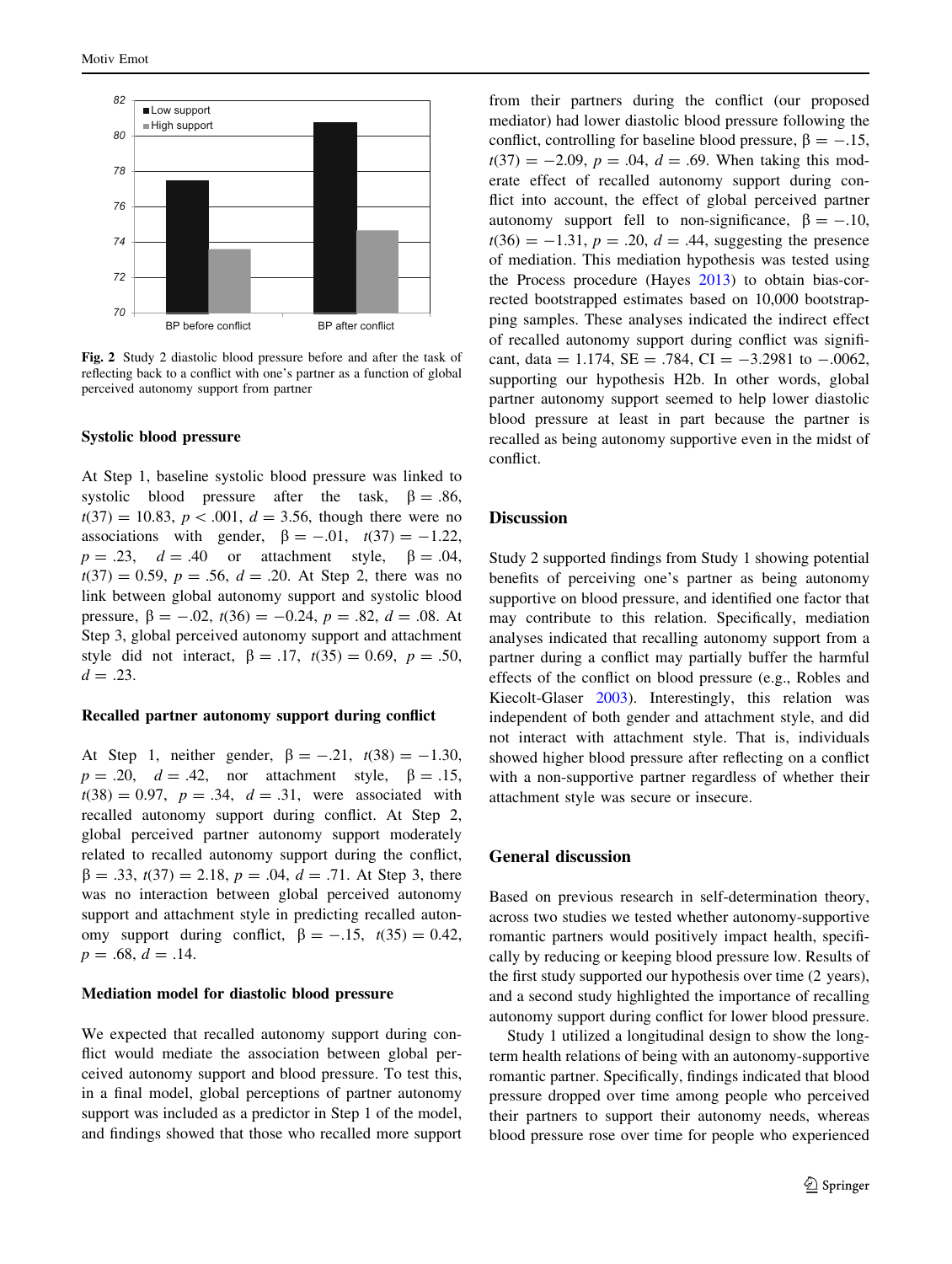their partners as low in providing autonomy support. This is consistent with the high importance of romantic partners to wellness (La Guardia et al. [2000\)](#page-11-0), but offers a new, physiological dimension, to understanding well-being outcomes of autonomy support in close relationships. Further, though there is a consensus that 'good' marriages protect cardiovascular health (e.g., Johnson et al [2000](#page-11-0); Robles et al. [2014\)](#page-12-0), most research on romantic relationships only reveals the costs of unsupportive, bad relationships on cardiovascular health (e.g., Orth-Gomer et al. [2000\)](#page-12-0). This is one of the few studies demonstrating possible gains in cardiovascular health over time as a function of being in a supportive relationship, and to our knowledge, the first to look specifically at blood pressure.

A laboratory study then tested the role of autonomy support by having people think back to an unresolved conflict with their partners while measuring changes in blood pressure. Results showed that the pattern of change was predicted by the autonomy supportiveness of these romantic relationships. The findings supported the hypothesized positive effect of autonomy-supportive partners on blood pressure. Both Study 1 and 2 results for autonomy support were independent of attachment style, which is important because a literature shows a link between having a secure attachment style and less physiological change to social conflict (Gallo and Matthews [2006\)](#page-11-0), and a separate literature suggests that those who are insecurely attached may also perceive their partners as less autonomy supportive (La Guardia et al. [2000\)](#page-11-0). Moreover, the absence of an interaction with attachment highlights the importance of autonomy support regardless of attachment style; in other words, a secure attachment may not protect someone from the harmful physiological effects of being in a non-supportive relationship, and an insecure attachment would not necessarily obscure the benefits of being with an autonomy-supportive partner.

Although we are suggesting that partner autonomy support can have beneficial effects on blood pressure, neither of these studies manipulated partner autonomy support directly. This was intentional, as we were interested in capturing people's real-life experiences of their partners and their correlates with blood pressure. Assigning partners to be autonomy supportive in a laboratory interaction would likely not override years of less supportive experiences with partners. Thus, the mixed methods employed in this research aimed to capture directionality of effects without sacrificing ecological validity. However, and particularly in examining the long-term impact of autonomy support, effect sizes for autonomy support were small to moderate, ranging from  $d = .34$  to .45 for the longitudinal associations to  $d = .69$  for in-lab effects on blood pressure. In all likelihood, a myriad of other health and psychological predictors affect diastolic blood

pressure. Nevertheless, these consistent, albeit modest, relations across the two methodological approaches supported our basic assertion that autonomy support plays an important role in influencing blood pressure.

Across all studies, autonomy support was linked to diastolic but not systolic blood pressure. These results (and null effects) were consistent in both studies for these relatively young adult samples. Psychosocial stress has powerful effects on diastolic blood pressure in particular (Rainforth et al. [2007](#page-12-0); Uchino et al. [1996\)](#page-13-0), which is the predominant indicator of physical health in adults and young adults (Franklin et al. [2001;](#page-11-0) Kannel et al. [1971](#page-11-0)), while systolic blood pressure is a better indicator in older adults (Franklin et al. [2001\)](#page-11-0).

# Limitations and future directions

There are limitations to this study that are important to highlight, especially because we consider this research connecting autonomy support to blood pressure to be preliminary but promising as a direction for future research. First, the experimental study was somewhat underpowered with approximately 20 participants per condition in each; despite this, the findings of this study, coupled with the well-powered longitudinal study, support the links between autonomy support and blood pressure. Nevertheless, though the two studies relied on very different methods, both were correlational and retrospective in nature and further experimental research is needed to allow causal conclusions. To this end, future studies could bring both partners into the lab to invoke conflict, and capture autonomy-supportive behaviors as they occur. Previous studies applying SDT have included observational studies of couple conflicts and observed autonomy support (e.g., Knee et al. [2005](#page-11-0)), but have not included blood pressure outcomes. Looking at the behavioral components of autonomy support most closely associated with blood pressure changes would be instructive.

Next, we focused on diastolic blood pressure, and did not obtain multiple indicators of cardiovascular health to triangulate these relations with autonomy-supportive romantic partners. We could imagine, for example, adding impedance cardiography to assess challenge and threat motivational states (Blascovich and Mendes [2000](#page-10-0)) during a stressful partner conflict task as an additional index of cardiovascular responding. Finally, Study 2 used a more robust measure of perceived autonomy support that included conditional regard—a negative indicator of autonomy support—but we did not measure conditional regard during conflict. Understanding the dynamics of conditional regard during conflict would be important for future research as these behaviors may predict rises in blood pressure above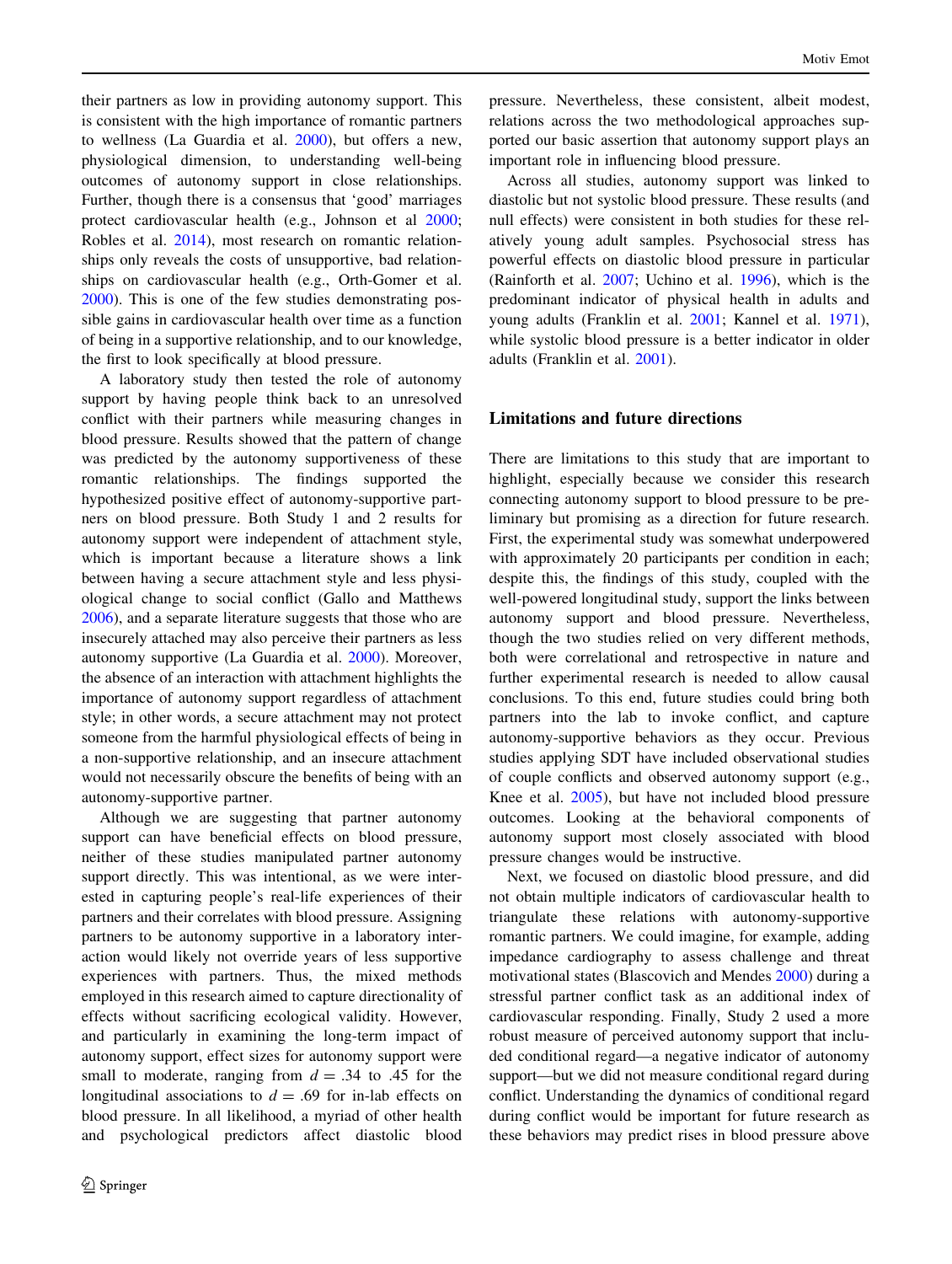<span id="page-10-0"></span>and beyond a lack of autonomy-supportive behaviors during conflict.

Future research might also investigate other potential mechanisms of why autonomy-supportive partners are beneficial to physical health. For example, stress and behavioral coping may also play a role: a number of studies indicate that in general, perceiving autonomy support from others is associated with reduced self-reported stress and more effective ways of coping with stress. Research in the workplace has shown that job-related autonomy support is linked to less anxiety and self-reported stress at work (Karasek and Theorell [1990](#page-11-0)), and lower frustration when carrying out important tasks at work (De Cuyper and De Witte [2006](#page-11-0); Spector and Jex [1991](#page-12-0); Parker and Decotiis [1983\)](#page-12-0). Additionally, perceiving autonomy support from others helps individuals to experience a greater sense of energy or vitality, and lower depression and burnout, all of which are important indicators of physical health and potential buffers to the negative effects of stressors (Gagné et al. [2003](#page-11-0); Lynch et al. [2005](#page-12-0); Ryan and Frederick [1997](#page-12-0); Reis et al. [2000](#page-12-0)). These and other mechanisms are important to explore as they point to potential points of intervention to improve blood pressure within a romantic dyad. Similarly, it would be informative to compare autonomy support with other well-researched forms of support (e.g., invisible support; Bolger et al. 2000), to examine unique, overlapping, or interactive links with autonomy support on blood pressure.

In sum, this research extends the body of literature attesting to the myriad of wellness benefits of autonomy support in close relationships, and romantic relationships specifically, by revealing benefits to blood pressure. That autonomy-supportive romantic partners may not only protect against raising blood pressure, but may actually lower blood pressure, suggests potentially far-reaching effects of close others on physical health. This research also carries implications for health care interventions and couples therapy. For example Dunbar and colleagues (in press) recently showed that an intervention that enhanced autonomy support provided by spousal and partner caregivers predicted healthier and more rapid changes in patients' diets after cardiovascular incidents. Working with couples to increase the autonomy support they provide each other, especially during times of conflict, appears to not only improve relationship functioning, but may also have positive effects on physical health.

Open Access This article is distributed under the terms of the Creative Commons Attribution 4.0 International License ([http://crea](http://creativecommons.org/licenses/by/4.0/) [tivecommons.org/licenses/by/4.0/\)](http://creativecommons.org/licenses/by/4.0/), which permits unrestricted use, distribution, and reproduction in any medium, provided you give appropriate credit to the original author(s) and the source, provide a link to the Creative Commons license, and indicate if changes were made.

### References

- Ackerman, R. A., Donnellan, M. B., & Kashy, D. A. (2011). Working with dyadic data in studies of emerging adulthood: Specific recommendations, general advice, and practical tips. In F. Fincham & M. Cui (Eds.), Romantic relationships in emerging adulthood (pp. 67–97). New York: Cambridge University Press.
- Aiken, L. S., West, S. G., & Reno, R. R. (1991). Multiple regression: Testing and interpreting interactions. Thousand Oaks: Sage.
- Assor, A., Roth, G., Cohen, S. & Avraham, Y. (1997). Conditional parental affection and its consequences. Symposium organized in the 26th convention of Israeli Psychological Association.
- Assor, A., Roth, G., & Deci, E. L. (2004). The emotional costs of parents' conditional regard: A self-determination theory analysis. Journal of Personality, 72, 47–88.
- Bartholomew, K., & Horowitz, L. M. (1991). Attachment styles among young adults. A test of a four category model. Journal of Personality and Social Psychology, 61, 226–244.
- Bartholomew, K. J., Ntoumanis, N., Bosch, J. A., Ryan, R. M., & Thøgersen-Ntoumani, C. (2011). Self-determination theory and diminished human functioning: The theory of interpersonal control and psychological need thwarting. Personality and Social Psychology Bulletin, 37, 1459–1473.
- Berkman, L. (1995). The role of social relations in health promotion. Psychosomatic Medicine, 57(3), 245–254.
- Black, A. E., & Deci, E. L. (2000). The effects of instructors' autonomy support and students' autonomous motivation on learning organic chemistry: A self-determination theory perspective. Science Education, 84, 740-756.
- Blais, M. R., Sabourin, S., Boucher, C., & Vallerand, R. J. (1990). Toward a motivational model of couple happiness. Journal of Personality and Social Psychology, 59, 1021–1031.
- Blascovich, J., & Mendes, W. B. (2000). Challenge and threat appraisals: The role of affective cues. In J. Forgas (Ed.), Feeling and thinking: The role of affect in social cognition (pp. 59–82). Cambridge: Cambridge University Press.
- Bolger, N., & Laurenceau, J. P. (2013). Intensive longitudinal methods: An introduction to diary and experience sampling research. New York City: Guilford Press.
- Bolger, N., Zuckerman, A., & Kessler, R. C. (2000). Invisible support and adjustment to stress. Journal of Personality and Social Psychology, 79, 953–961.
- Bryk, A. S., & Raudenbush, S. W. (1992). Hierarchical linear models in social and behavioral research: Applications and data analysis methods 1. Newbury Park: Sage Publications.
- Canary, D. J., Cupach, W. R., & Messman, S. (1995). Relationship conflict: Conflict in parent-child, friendship, and romantic relationships (Vol. 10). Thousand Oaks: Sage Publications.
- Carpenter, E. M., & Kirkpatrick, L. A. (2005). Attachment style and presence of a romantic partner as moderators of psychophysiological responses to a stressful laboratory situation. Personal Relationships, 3, 351–367.
- Cassidy, J. (2002). Handbook of attachment: Theory, research, and clinical applications. London: Rough Guides.
- Cohen, S. (1988). Psychosocial models of the role of social support in the etiology of physical disease. Health Psychology, 7, 269–297.
- Cohen, S., & Hoberman, H. (1983). Positive events and social supports as buffers of life change stress. Journal of Applied Social Psychology, 13, 99–125.
- Cook, N. R., Cohen, J., Hebert, P. R., Taylor, J. O., & Hennekens, C. H. (1995). Implications of small reductions in diastolic blood pressure for primary prevention. Archives of Internal Medicine, 155, 701–709.
- Custers, A. F. J., Westerhof, G. J., Kuin, Y., & Riksen-Walraven, J. M. A. (2010). Need fulfillment in caring relationships: Its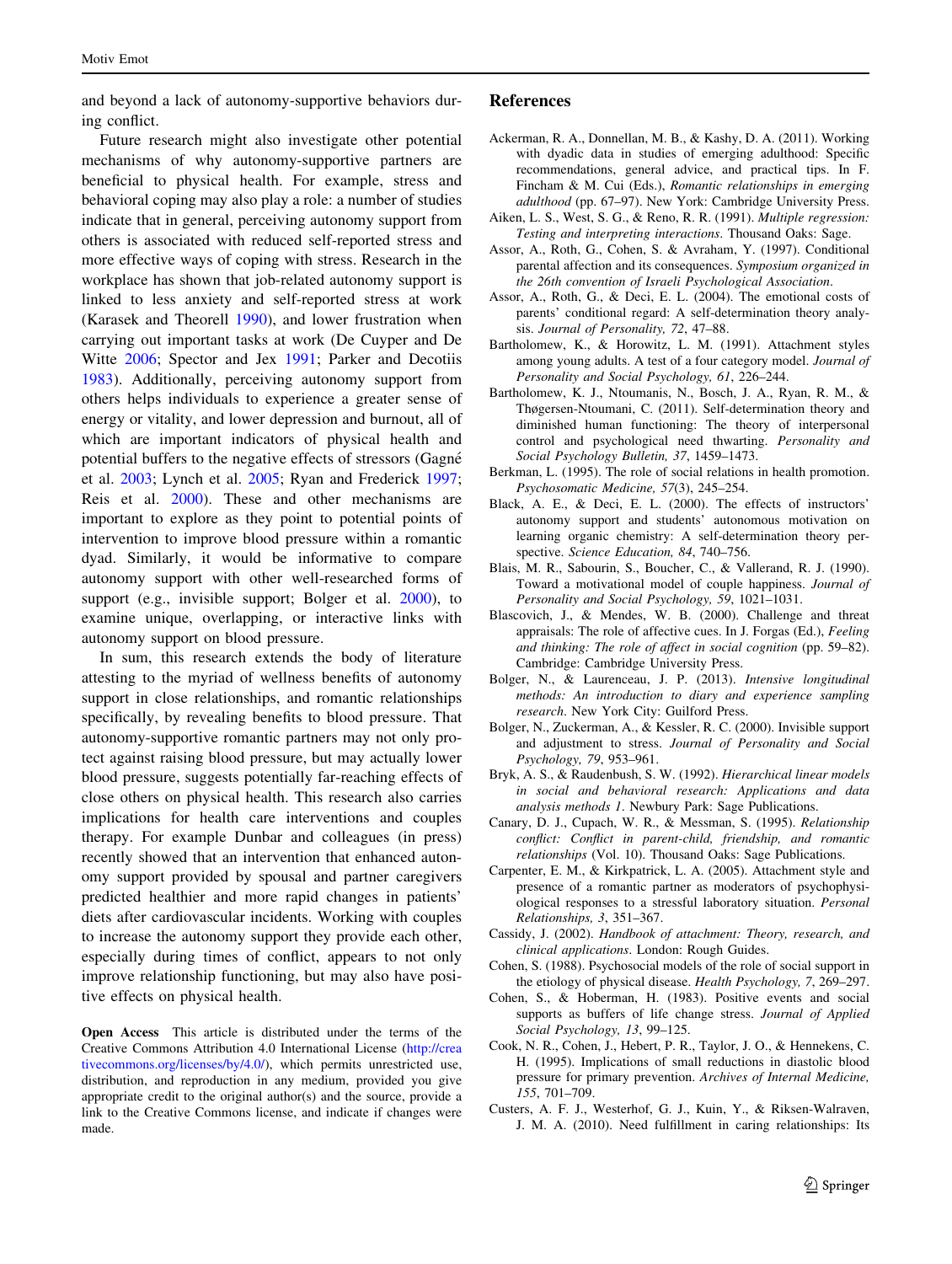<span id="page-11-0"></span>relation with well-being of residents in somatic nursing homes. Aging and Mental Health, 14, 731–739.

- De Cuyper, N., & De Witte, H. (2006). The impact of job insecurity and contract type on attitudes, well-being and behavioural reports: A psychological contract perspective. Journal of Occupational Psychology, 79, 395–409.
- Deci, E. L., La Guardia, J. G., Moller, A. C., Scheiner, M. J., & Ryan, R. M. (2006). On the benefits of giving as well as receiving autonomy support: Mutuality in close relationships. Personality and Social Psychology Bulletin, 32, 313–327.
- Deci, E. L., & Ryan, R. M. (1985). Intrinsic motivation and selfdetermination in human behavior. New York: Plenum.
- Deci, E. L., & Ryan, R. M. (2000). The'' what'' and'' why'' of goal pursuits: Human needs and the self-determination of behavior. Psychological Inquiry, 11(4), 227–268.
- Deci, E. L., & Ryan, R. M. (2008). Self-determination theory: A macrotheory of human motivation, development, and health. Canadian Psychology/Psychologie Canadienne, 49, 182.
- Deci, E. L., & Ryan, R. M. (2014). Autonomy and need satisfaction in close relationships: Relationships Motivation Theory. In N. Weinstein (Ed.), In Human motivation and interpersonal relationships (pp. 53–73). Netherlands: Springer.
- Devereux, R. B., Pickering, T. G., Harshfield, G. A., Kleinert, H. D., Denby, L., Clark, L. I. N. D. A., & Laragh, J. H. (1983). Left ventricular hypertrophy in patients with hypertension: Importance of blood pressure response to regularly recurring stress. Circulation, 68, 470–476.
- Dunbar, S. B., Clark, P. C., Reilly, C. M., Gary, R. A., Smith, A., McCarty, F., et al. (2013). A trial of family partnership and education interventions in heart failure. Journal of Cardiac Failure, 19(12), 829–841.
- Dush, C. M. K., & Amato, P. R. (2005). Consequences of relationship status and quality for subjective well-being. Journal of Social and Personal Relationships, 22, 607–627.
- Estacio, R. O., Jeffers, B. W., Gifford, N., & Schrier, R. W. (2000). Effect of blood pressure control on diabetic microvascular complications in patients with hypertension and Type 2 Diabetes. Diabetes Care, 23, B54–B64.
- Ewart, C. K., Taylor, C. B., Kraemer, H. C., & Agras, W. S. (1991). High blood pressure and marital discord: Not being nasty matters more than being nice. Health Psychology, 10, 155.
- Feeney, B. C., & Kirkpatrick, L. A. (1996). The effects of adult attachment and presence of romantic partners on physiological responses to stress. Journal of Personality and Social Psychology, 70, 255–270.
- Fraley, R. C., Waller, N. G., & Brennan, K. A. (2000). An item response theory analysis of self-report measures of adult attachment. Journal of Personality and Social Psychology, 78, 350.
- Franklin, S. S., Larson, M. G., Khan, S. A., Wong, N. D., Leip, E. P., Kannel, W. B., & Levy, D. (2001). Does the relation of blood pressure to coronary heart disease risk change with aging? The Framingham Heart Study. Clinical Investigation and Reports, 103, 1245–1249.
- Friedman, R. A., Tidd, S. T., Currall, S. C., & Tsai, J. C. (2000). What goes around comes around: The impact of personal conflict style on work conflict and stress. International Journal of Conflict Management, 11, 32–55.
- Gagné, M., Ryan, R. M., & Bergmann, K. (2003). Autonomy support and need satisfaction in the motivation and well-being of gymnasts. Journal of Applied Sport Psychology, 15, 372–390.
- Gallo, L. C., & Matthews, K. A. (2006). Adolescents' attachment orientation influences ambulatory blood pressure responses to everyday social interactions. Psychosomatic Medicine, 68(2), 253–261.
- Gorin, A. A., Powers, T. A., Koestner, R., Wing, R. R., & Raynor, H. A. (2014). Autonomy support, self-regulation, and weight loss. Health Psychology, 33, 332–339.
- Gouin, J. P., Glaser, R., Loving, T. J., Malarkey, W. B., Stowell, J., Houts, C., & Kiecolt-Glaser, J. K. (2009). Attachment avoidance predicts inflammatory responses to marital conflict. Brain, Behavior, and Immunity, 23, 898–904.
- Griffin, D. W., & Bartholomew, K. (1994). Models of the self and other: Fundamental dimensions underlying measures of adult attachment. Journal of Personalitypersonality and Social Psychologysocial psychology, 67, 430.
- Grobbee, D. E., & Hofman, A. (1986). Effect of calcium supplementation on diastolic blood pressure in young people with mild hypertension. The Lancet, 328, 703–707.
- Halvari, A. E. M., & Halvari, H. (2006). Motivational predictors of change in oral health: An experimental test of self-determination theory. Motivation and Emotion, 30(4), 294–305.
- Hayes, A. F. (2013). An introduction to mediation, moderation, and conditional process analysis: A regression-based approach. New York: Guilford Press.
- Hodgins, H. S., Koestner, R., & Duncan, N. (1996). On the compatibility of autonomy and relatedness. Personality and Social Psychology Bulletin, 22, 227–237.
- Holt-Lunstad, J., Birmingham, W., & Jones, B. Q. (2008). Is there something unique about marriage? The relative impact of marital status, relationship quality, and network social support on ambulatory blood pressure and mental health. Annals of Behavioral Medicine, 35, 239–244.
- Johnson, N. J., Backlund, E., Sorlie, P. D., & Loveless, C. A. (2000). Marital status and mortality: The national longitudinal mortality study. Annals of Epidemiology, 10, 224–238.
- Kannel, W. B., Gordon, T., & Schwartz, M. J. (1971). Systolic versus diastolic blood pressure and risk of coronary heart disease: The Framingham study. The American Journal of Cardiology, 27, 335–346.
- Karasek, R. A., & Theorell, T. (1990). Healthy work: Stress, productivity and the reconstruction of working life. New York: Basic Books.
- Kelley, H. H. (1983). The situational origins of human tendencies: A further reason for the formal analysis of structure. Personality and Social Psychology Bulletin, 9, 8–30.
- Kenny, D. A., Kashy, D. A., & Cook, W. L. (2006). Dyadic data analysis. New York: Guilford Press.
- Knee, C. R., Canevello, A., Bush, A. L., & Cook, A. (2008). Relationship-contingent self-esteem and the ups and downs of romantic relationships. Journal of Personality and Social Psychology, 95, 608–627.
- Knee, C. R., Lonsbary, C., Canevello, A., & Patrick, H. (2005). Selfdetermination and conflict in romantic relationships. Journal of Personality and Social Psychology, 89, 997–1009.
- Knee, C. R., Patrick, H., Vietor, N. A., Nanayakkara, A., & Neighbors, C. (2002). Self-determination as growth motivation in romantic relationships. Personality and Social Psychology Bulletin, 28, 609–619.
- La Guardia, J. G., & Patrick, H. (2008). Self-determination theory as a fundamental theory of close relationships. Canadian Psychology, 49, 201–209.
- La Guardia, J. G., & Ryan, R. M. (2007). Why identities fluctuate: Variability in traits as a function of situational variations in autonomy support. Journal of Personality, 75, 1205–1228.
- La Guardia, J. G., Ryan, R. M., Couchman, C. E., & Deci, E. L. (2000). Within-person variation in security of attachment: A self-determination theory perspective on attachment, need fulfilment, and well-being. Journal of Personality and Social Psychology, 79, 367–384.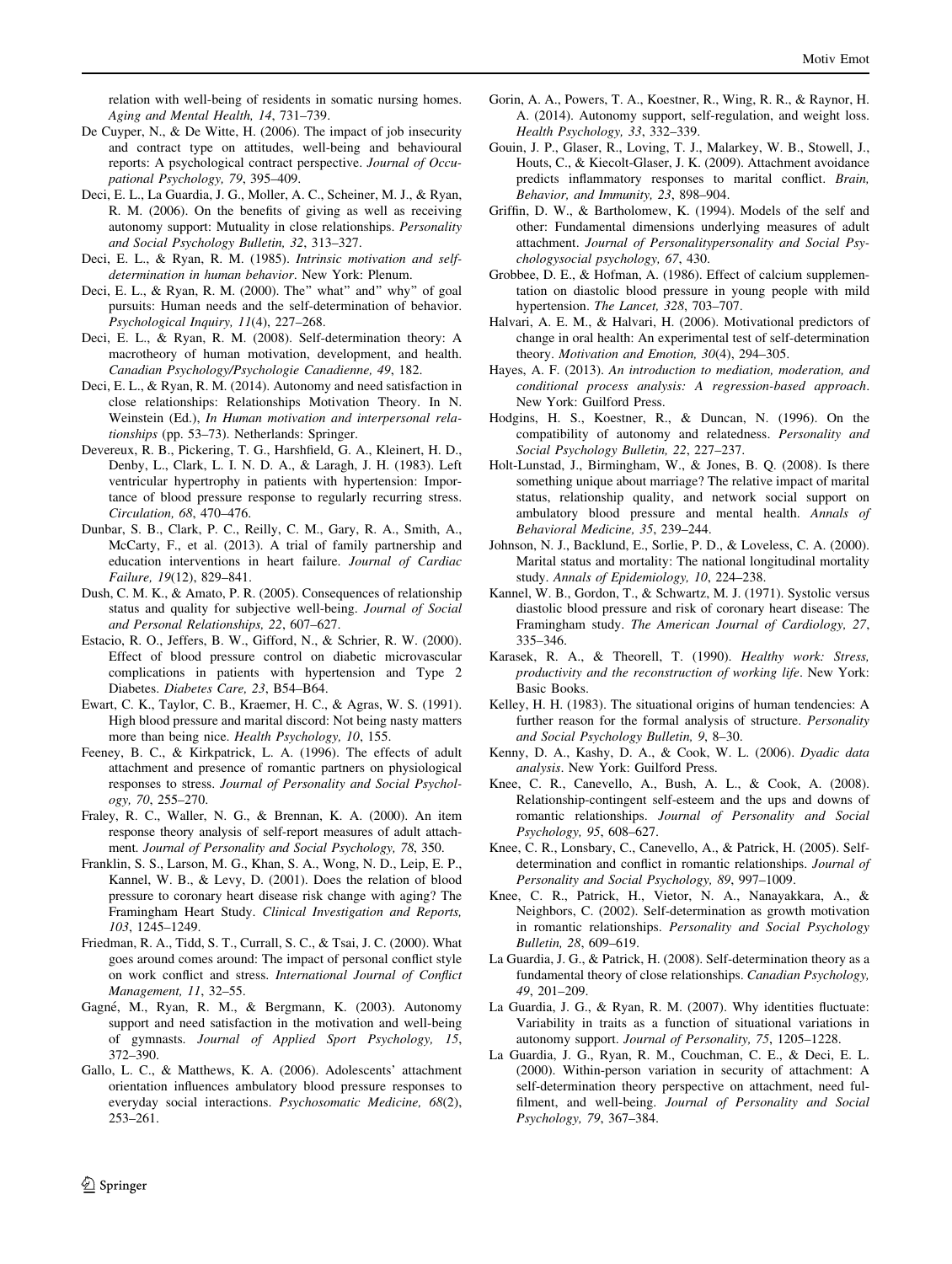- <span id="page-12-0"></span>Legate, N., Ryan, R. M., & Weinstein, N. (2012). Is coming out always a ''good thing''? Exploring the relations of autonomy support, outness and wellness for lesbian, gay, and bisexual individuals. Social Psychological and Personality Science, 3, 145–152.
- Light, K. C., Grewen, K. M., & Amico, J. A. (2004). More frequent partner hugs and higher oxytocin levels are linked to lower blood pressure and heart rate in premenopausal women. Biological Psychology, 69(1), 5–21.
- Little, R. J., & Rubin, D. B. (2014). Statistical analysis with missing data. Hoboken: Wiley.
- Lynch, M. F., Plant, R. W., & Ryan, R. M. (2005). Psychological needs and threat to safety: Implications for staff and patients in a psychiatric hospital for youth. Professional Psychology, 36, 415–425.
- MacMahon, S., Peto, R., Collins, R., Godwin, J., Cutler, J., Sorlie, P., & Stamler, J. (1990). Blood pressure, stroke, and coronary heart disease: Part 1, prolonged differences in blood pressure: Prospective observational studies corrected for the regression dilution bias. The Lancet, 335(8692), 765–774.
- Mageau, G. A., Ranger, F., Joussemet, M., Koestner, R., Moreau, E., & Forest, J. (2015). Validation of the perceived parental autonomy support scale (P-PASS). Canadian Journal of Behavioural Science, 47, 251–262.
- Mikulincer, M., & Shaver, P. R. (2007). Attachment in adulthood: Structure, dynamics, and change. New York: Guilford Press.
- Ng, J. Y., Ntoumanis, N., & Thøgersen-Ntoumani, C. (2014). Autonomy support and control in weight management: What important others do and say matters. British Journal of Health Psychology, 19, 540–552.
- Ng, J. Y., Ntoumanis, N., Thøgersen-Ntoumani, C., Deci, E. L., Ryan, R. M., Duda, J. L., & Williams, G. C. (2012). Self-determination theory applied to health contexts a meta-analysis. Perspectives on Psychological Science, 7(4), 325–340.
- Obrist, P. A., Gaebelein, C. J., Teller, E. S., Langer, A. W., Grignolo, A., Light, K. C., & McCubbin, J. A. (1978). The relationship among heart rate, carotid dP/dt, and blood pressure in humans as a function of the type of stress. Psychophysiology, 15(2), 102–115.
- Orth-Gomer, K., Wamala, S. P., Horsten, M., Schenck-Gustafsson, K., Schneiderman, N., & Mittleman, M. A. (2000). Marital stress worsens prognosis in women with coronary heart disease. JAMA, 284, 3008–3014.
- Parker, D. F., & Decotiis, T. A. (1983). Organizational determinants of job stress. Organizational Behavior and Human Performance, 32, 160–177.
- Patrick, H., Knee, C. R., Canevello, A., & Lonsbary, C. (2007). The role of need fulfillment in relationship functioning and wellbeing: A self- determination theory perspective. Journal of Personality and Social Psychology, 92, 434–457.
- Patrick, H., Williams, G. C., Fortier, M. S., Sweet, S. N., Halvari, A. E., Halvari, H., et al. (2009). Supporting autonomy in clinical interventions: Toward successful multiple-behavior change. Unpublished manuscript, University of Rochester.
- Pennebaker, J. W., Gonder-Frederick, L., Stewart, H., Elfman, L., & Skelton, J. A. (1982). Physical symptoms associated with blood pressure. Psychophysiology, 19, 201–210.
- Quested, E., Bosch, J., Burns, V. E., Cumming, J., Ntoumanis, N., & Duda, J. L. (2011). Basic psychological need satisfaction, stressrelated appraisals, and dancers' cortisol and anxiety responses. Journal of Sport and Exercise Psychology, 33, 828–846.
- Rainforth, M. V., Schneider, R. H., Nidich, S. I., Gaylord-King, C., Salerno, J. W., & Anderson, J. W. (2007). Stress reduction programs in patients with elevated blood pressure: A systematic review and meta-analysis. Current Hypertension Reports, 9, 520–528.
- Raitakari, O. T., Porkka, K. W. V., Räsänen, L., Rönnemaa, T., & Viikari, J. S. A. (1994). Clustering and six year cluster-tracking of serum total cholesterol, HDL-cholesterol and diastolic blood pressure in children and young adults the cardiovascular risk in young finns study. Journal of Clinical Epidemiology, 47, 1085–1093.
- Raudenbush, S. W., Brennan, R. T., & Barnett, R. C. (1995). A multivariate hierarchical model for studying psychological change within married couples. Journal of Family Psychology, 9, 161–174.
- Reis, H. T., Sheldon, K. M., Gable, S. L., Roscoe, J., & Ryan, R. M. (2000). Daily well-being: The role of autonomy, competence, and relatedness. Personality and Social Psychology Bulletin, 26, 419–435.
- Robles, T. F., & Kiecolt-Glaser, J. K. (2003). The physiology of marriage: Pathways to health. Physiology and Behavior, 79, 409–416.
- Robles, T. F., Slatcher, R. B., Trombello, J. M., & McGinn, M. M. (2014). Marital quality and health: A meta-analytic review. Psychological Bulletin, 140, 140–187.
- Roth, G., Assor, A., Niemiec, C. P., Ryan, R. M., & Deci, E. L. (2009). The emotional and academic consequences of parental conditional regard: Comparing conditional positive regard, conditional negative regard, and autonomy support as parenting practices. Developmental Psychology, 45, 1119–1142.
- Rusbult, C. E., Kumashiro, M., Kubacka, K. E., & Finkel, E. J. (2009). ''The part of me that you bring out'': Ideal similarity and the Michelangelo phenomenon. Journal of Personality and Social Psychology, 96, 61–82.
- Ryan, R. M., & Deci, E. L. (2000). Self-determination theory and the facilitation of intrinsic motivation, social development, and wellbeing. American Psychologist, 55, 68–78.
- Ryan, R. M., & Frederick, C. (1997). On energy, personality, and health: Subjective vitality as a dynamic reflection of well-being. Journal of Personality, 65, 529–565.
- Ryan, R. M., La Guardia, J. G., Solky-Butzel, J., Chirkov, V., & Kim, Y. (2005). On the interpersonal regulation of emotions: Emotional reliance across gender, relationships, and cultures. Personal Relationships, 12, 145–163.
- Ryan, W. S., Legate, N., & Weinstein, N. (2015). Coming out as lesbian, gay, or bisexual: The lasting impact of initial disclosure experiences. Self and Identity, 14, 549–569.
- Ryan, R. M., Patrick, H., Deci, E. L., & Williams, G. C. (2008). Facilitating health behaviour change and its maintenance: Interventions based on self-determination theory. European Health Psychologist, 10(1), 2–5.
- Schnall, P. L., & Pieper, C. (1990). The relationship between 'job strain,' workplace diastolic blood pressure, and left ventricular mass index. JAMA, 263(14), 1929–1935.
- Schultz, P., Ryan, R. M., Niemeic, C., Legate, N., & Williams, G. C. (2014). Mindfulness, work climate, and psychological need satisfaction in employee well-being. Mindfulness, 6, 971–985.
- Spector, P. E., & Jex, S. M. (1991). Relations of job characteristics from multiple data sources with employee affect, absence, turnover intentions, and health. Journal of Applied Psychology, 76, 46–53.
- Stamler, J. (1991). Blood pressure and high blood pressure. Aspects of risk. Hypertension, 18(3 Suppl), I95.
- Steptoe, A., Donald, A. E., O'Donnell, K., Marmot, M., & Deanfield, J. E. (2006). Delayed blood pressure recovery after psychological stress is associated with carotid intima-media thickness whitehall psychobiology study. blood pressure recovery after psychological stress is associated with carotid intima-media thickness whitehall psychobiology study. Arteriosclerosis, Thrombosisthrombosis, and Vascular Biologyvascular Biology, 26, 2547–2551.